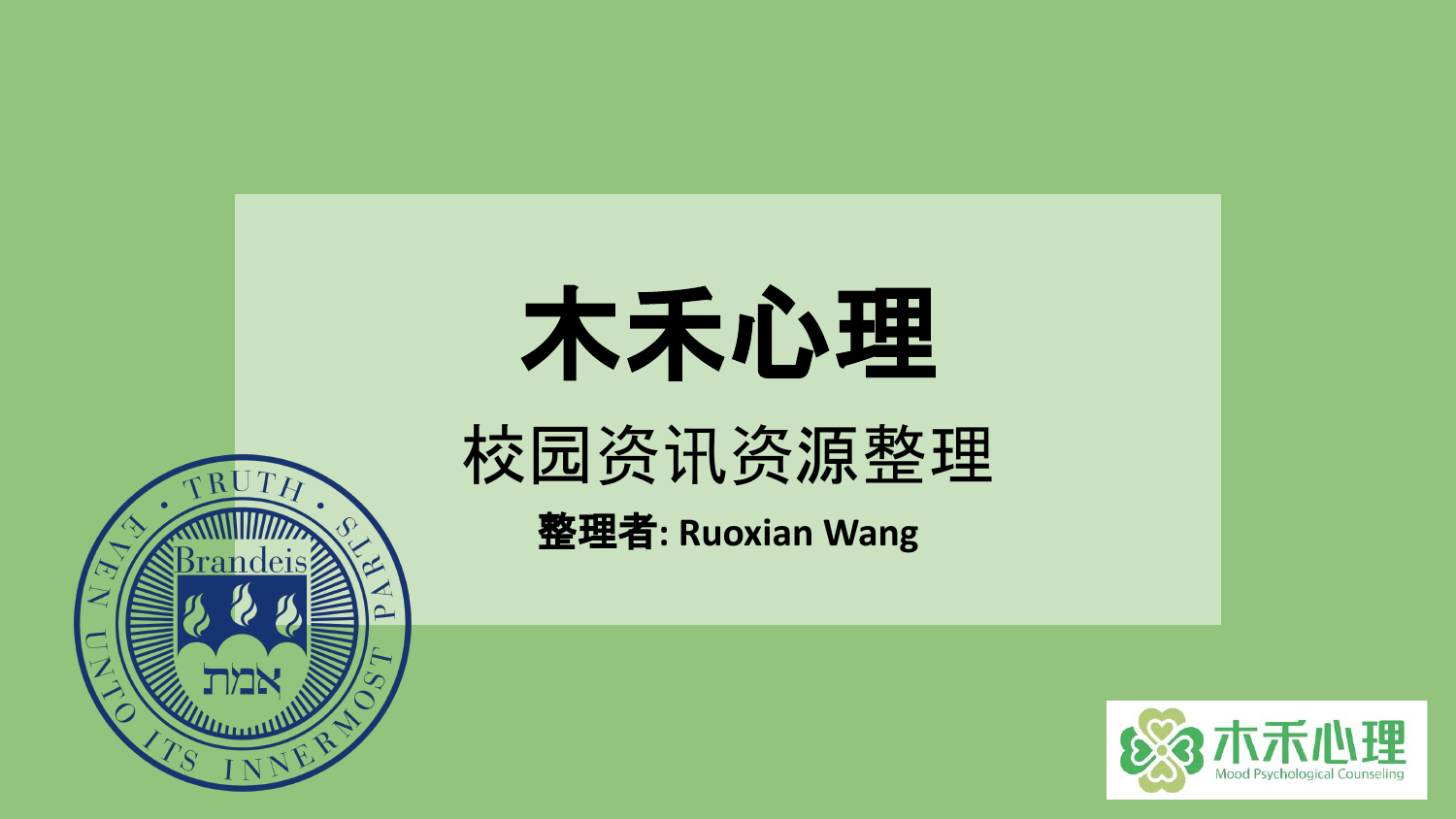### <span id="page-1-0"></span>目录

- [简](#page-2-0)介
- 联[系方式](#page-3-0)
- 心理健康相关服务类型
- Brandeis Counseling Center Services
- Resilience, Information, Skills and Experiences (RISE) Program
- Health and Wellness Courses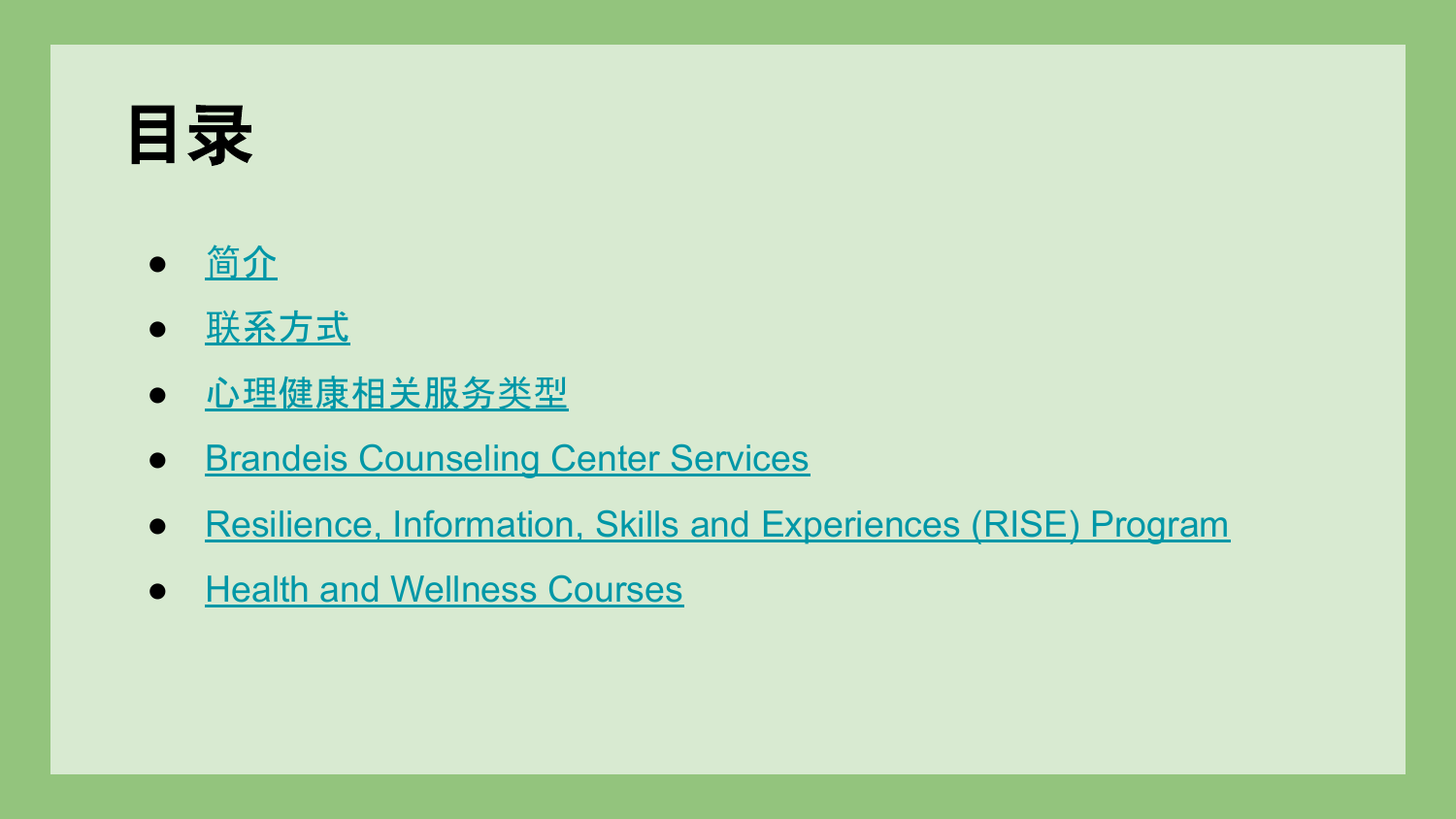<span id="page-2-0"></span>

咨询中心名称:Brandeis Counseling Center

#### 咨询中心介绍:

- The Brandeis Counseling Center (BCC) provides counseling for both Graduate and Undergraduate students. Treatment is available in English, Hebrew, Mandarin and Spanish. All concerns are addressed with sensitivity to and respect for diversity and individuality. We maintain the strictest standards of privacy and confidentiality and serve as a resource to the entire Brandeis community.

#### 校园资讯中心官方网站:**<https://www.brandeis.edu/counseling/>**

收费:保险可以cover;All on-campus counseling services are provided with no out-of-pocket or direct costs passed along to students.

**Covid information:** 所有服务都改为远程线上。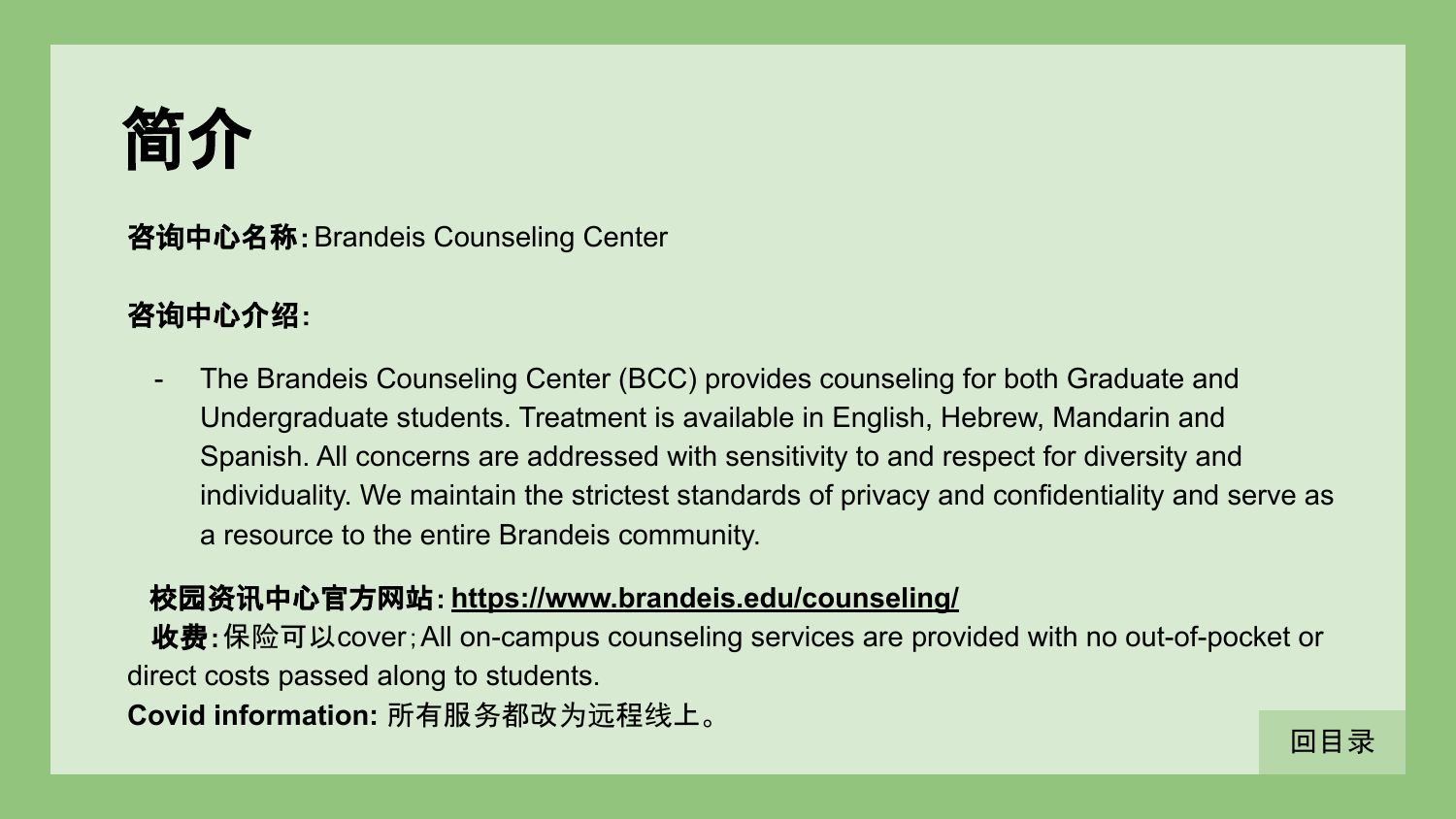<span id="page-3-0"></span>

- **- Phone:** 781-736-3730;bcc@brandeis.edu (non-urgent email)
- **- Hours:** 
	- The office will be staffed
	- Monday through Friday: 9 A.M to 5 P.M; Closed Noon 1PM daily
	- After 5 P.M open by appointment only.
	- URGENT CARE HOURS
	- Monday through Friday:
	- $-$  11 a.m.  $-$  noon
	- $3 4$  p.m.
	- **- Location:**
	- in Mailman House, near Public Safety and the pedestrian bridge that crosses South Street.



[回目](#page-1-0)录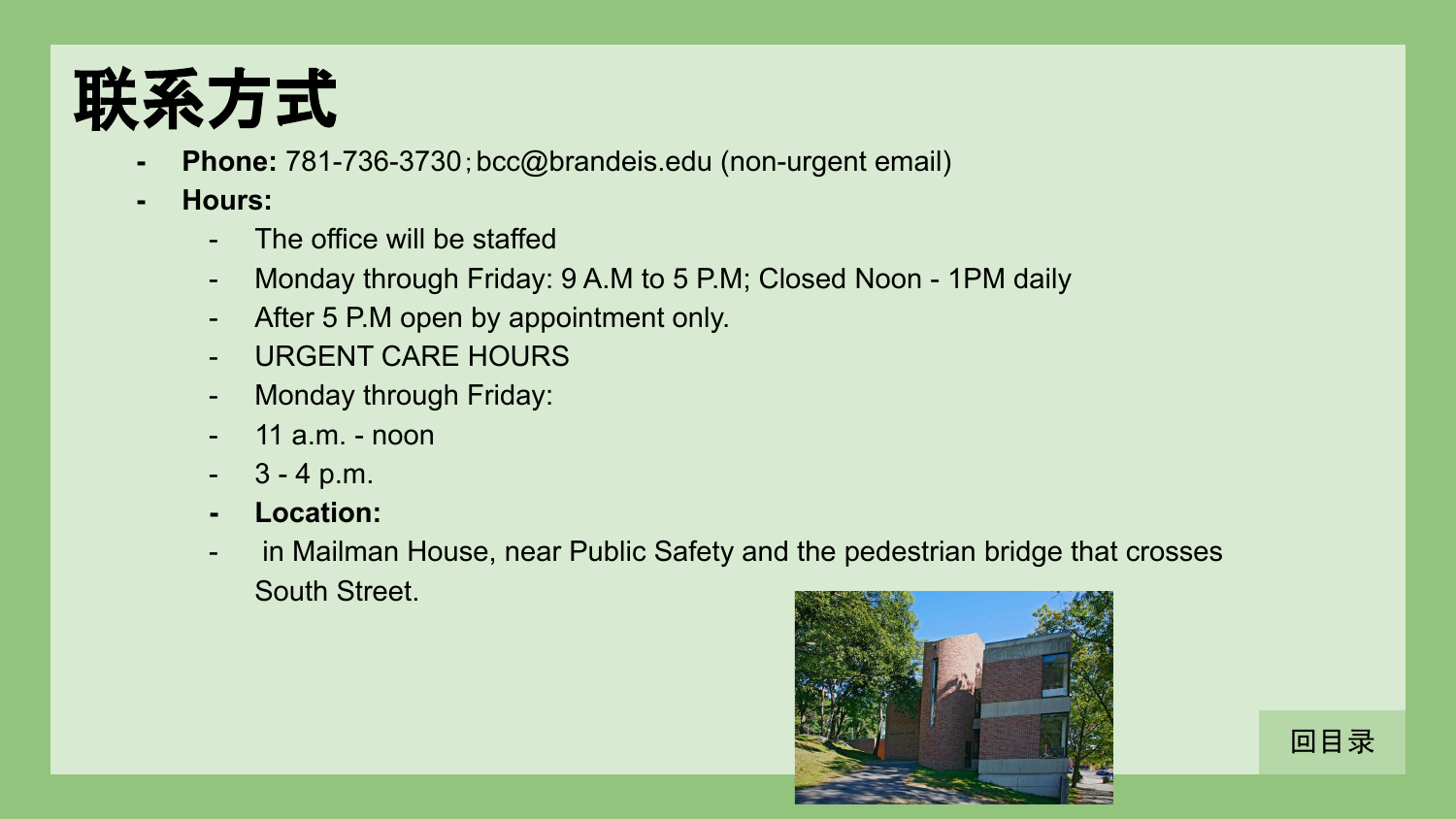## 心理健康相关服务类型

- **-** 我是一名本科生,或者我 认识一名本科生,他**/**她**......**
- **-** 遭遇过性方面的不当行为(包括性侵犯、性剥削、被跟踪或恋 爱**/**家庭暴力)。
- **-** 遇到经济困难,需要工作,或者经济状况发生了变化。
- **-** 需要看医生,需要医疗转䈀,或需要专家。
- **-** 一周中大部分时间感到悲伤、焦虑、担心、压力或不知所措。 **-** 经历过歧视或骚扰。
- 
- **-** 感到孤独或觉得不属于自己。
- **-** 需要找人倾䇿。
- **-** 以令人担忧的方式使用毒品和酒精。
- **-** 受到人身攻击或发生争执。
- **-** 想了解更多关于休学的情况。
- **-** 想交朋友,参与校园活 动。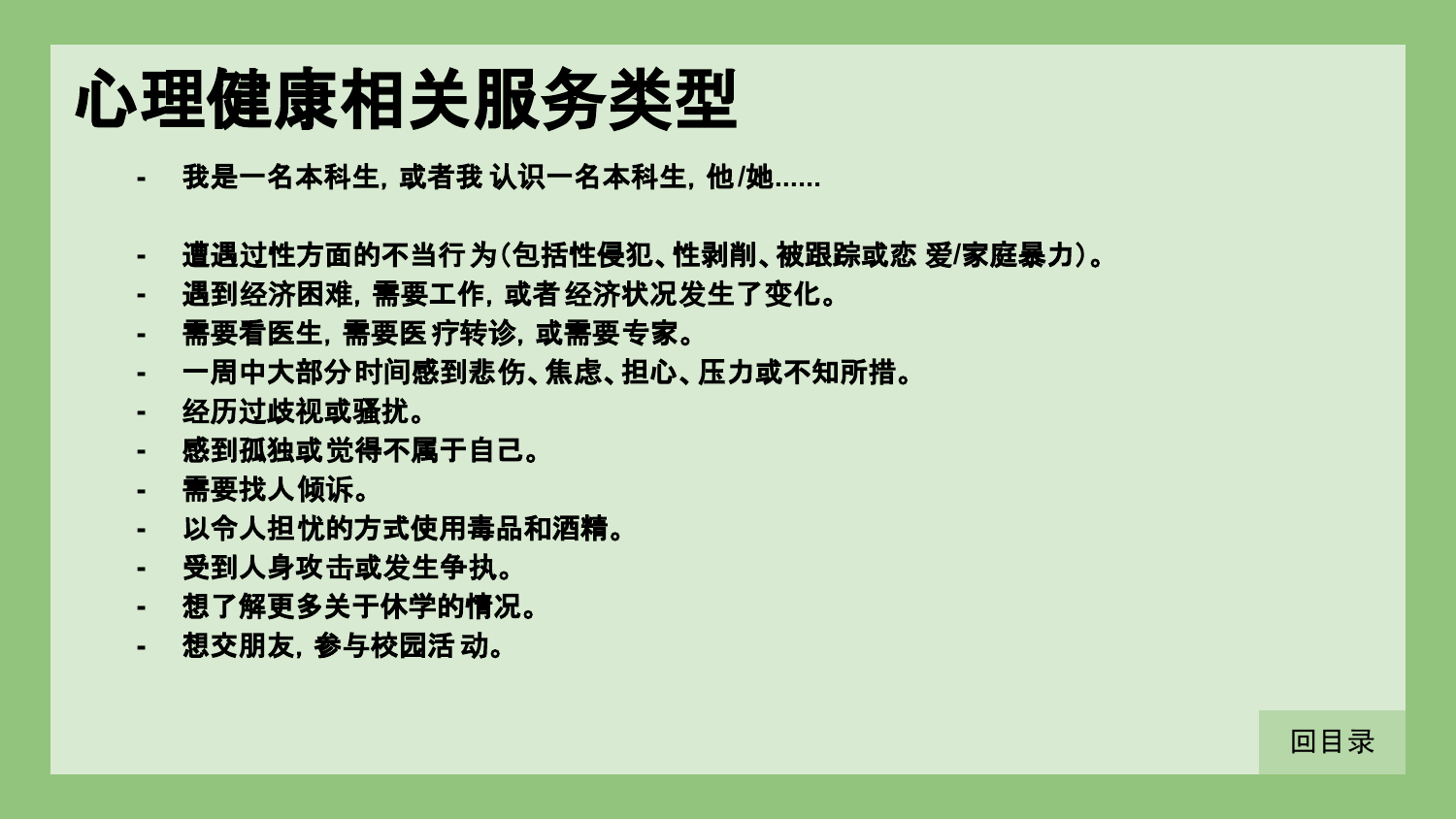#### 遭遇过性方面的不当行为(包括性侵犯、性剥削、被跟踪或恋爱**/** 家庭暴力)

- **- Office of Equal Opportunity**
- **- <https://www.brandeis.edu/oeo/index.html>**
- **- Online Reporting Form**
- **- <https://www.brandeis.edu/equal-opportunity/reporting/index.html>**
- **- Public Safety (emergency services)**
- **- <https://www.brandeis.edu/publicsafety/>**
- **- Prevention, Advocacy & Resource Center (PARC) (confidential)**
- **- <https://www.brandeis.edu/parc/index.html>**
- **- Brandeis Counseling Center (confidential)**
- **- <https://www.brandeis.edu/counseling/appointments/index.html>**
- **- University Ombuds (confidential)**
- **- <https://www.brandeis.edu/ombuds/>**
- **- Center for Spiritual Life**
- <https://www.brandeis.edu/spiritual-life/index.html>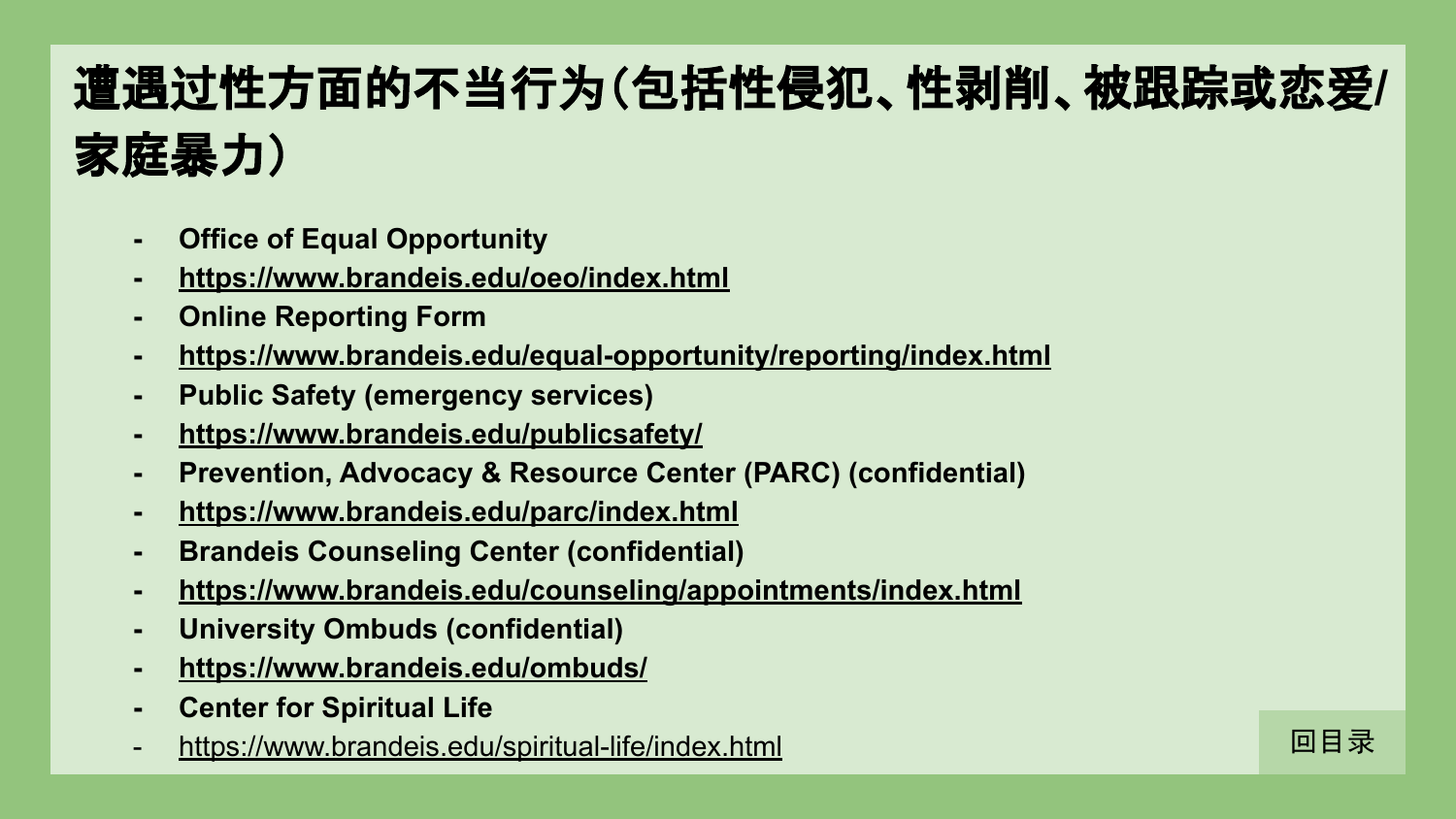### 遇到经济困难,需要工作,或者经济状况发生了变化

- **- Student Financial Services**
- **- <https://www.brandeis.edu/student-financial-services/index.html>**
- **- Emergency Funding**
- **- [https://www.brandeis.edu/student-financial-services/financial-aid/emergency-fund](https://www.brandeis.edu/student-financial-services/financial-aid/emergency-funding.html) [ing.html](https://www.brandeis.edu/student-financial-services/financial-aid/emergency-funding.html)**
- **- Student Employment**
- **- <https://www.brandeis.edu/student-financial-services/employment/index.html>**
- **- Hiatt Career Center resources**
- **- <https://www.brandeis.edu/hiatt/jobs-internships/index.html>**
- **- Dean of Students Office**
- **- <https://www.brandeis.edu/studentlife/deansoffice/>**
- **- Brandeis Counseling Center**
- **- <https://www.brandeis.edu/counseling/reach/index.html>**
- **- Center for Spiritual Life**
- <https://www.brandeis.edu/spiritual-life/index.html>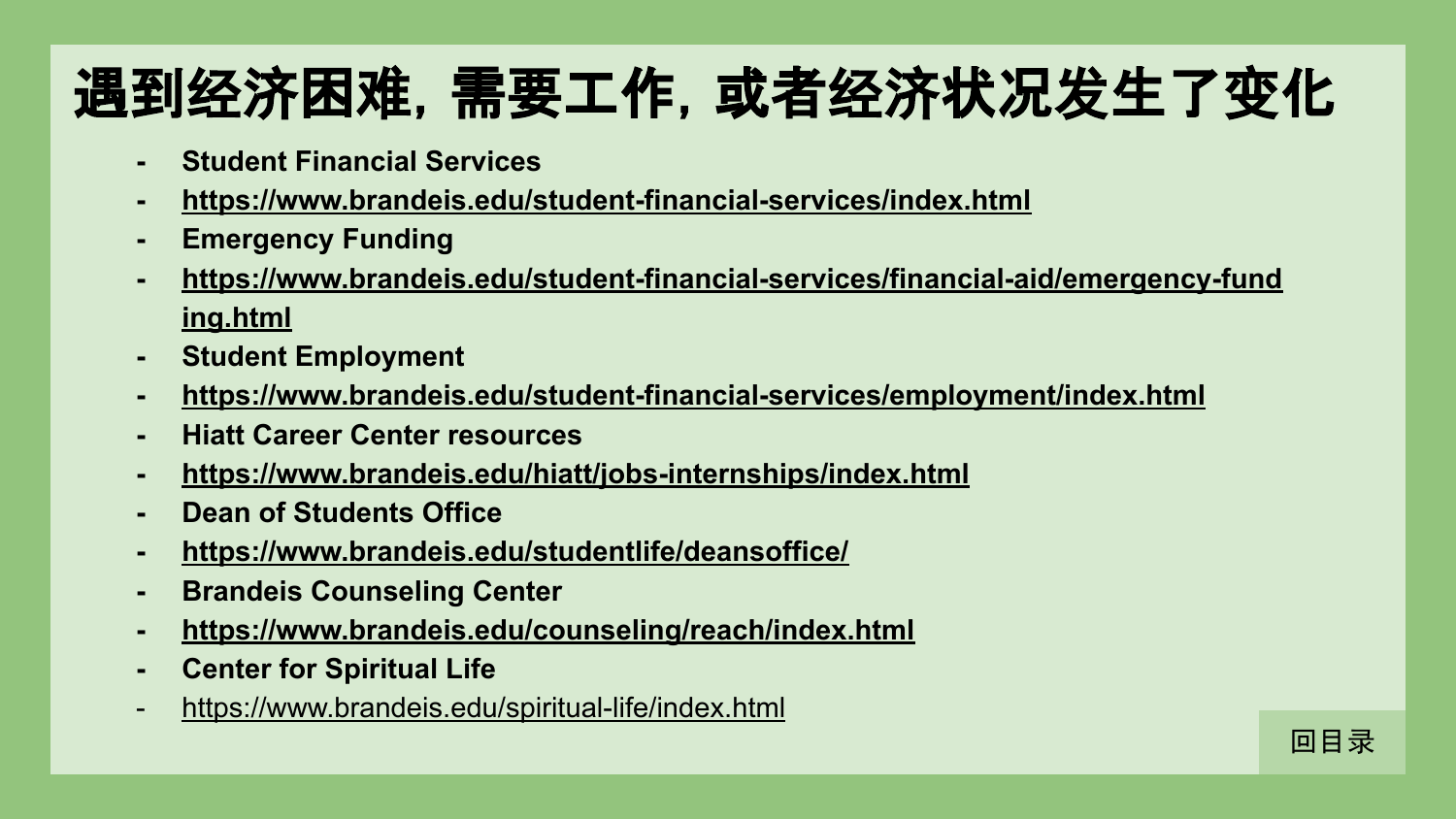#### 需要看医生,需要医疗转䈀,或需要专家

- **- Brandeis Health Center**
- **- <https://www.brandeis.edu/health/?support-student>**
- **- BEMCO in case of an emergency**
- **- <https://www.brandeis.edu/publicsafety/bemco/index.html>**
- **- Brandeis Counseling Center**
- <https://www.brandeis.edu/counseling/reach/index.html>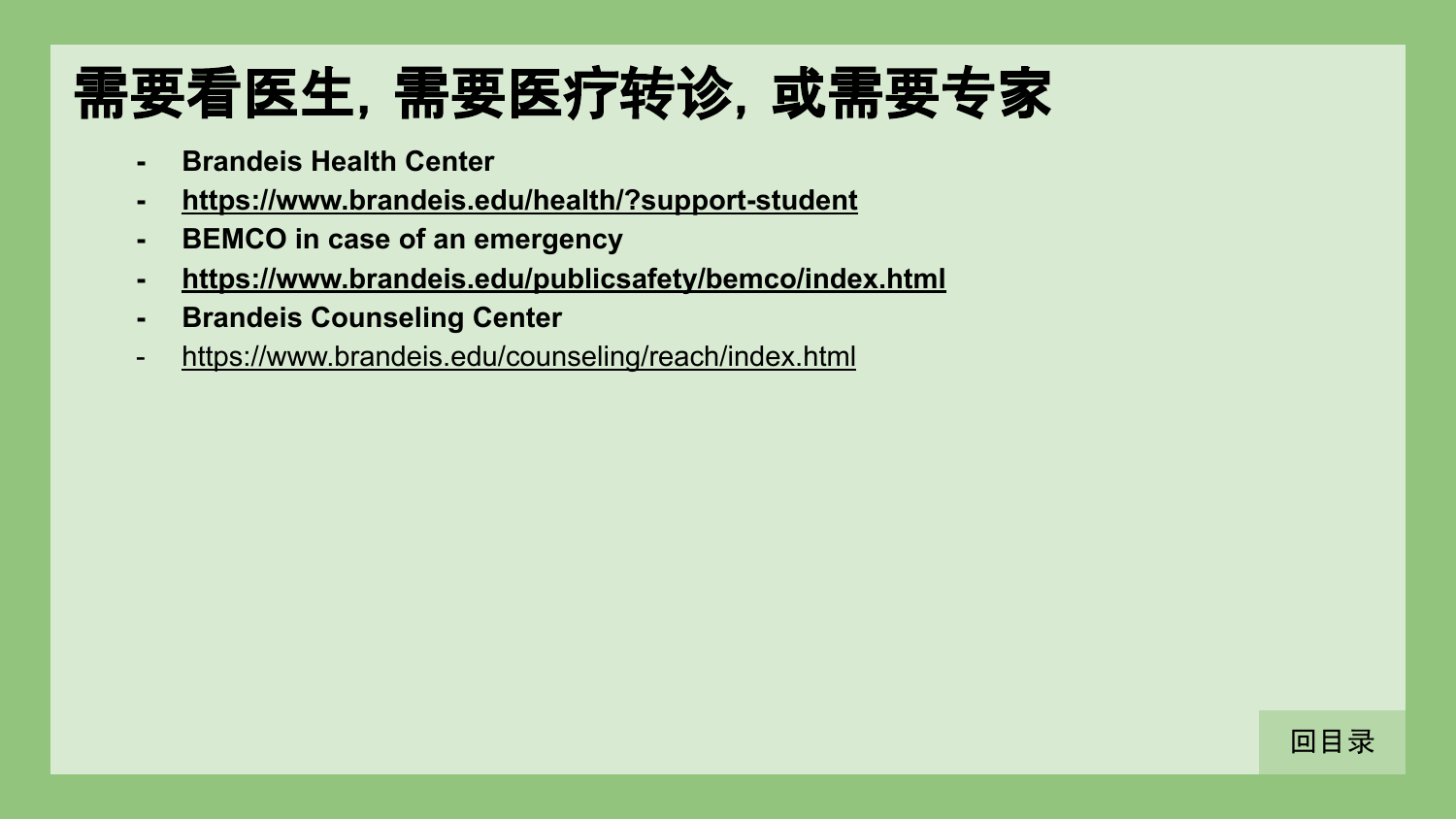# 一周中大部分时间感到悲伤、焦虑、担心、压力或不知

### 所措

- **- Brandeis Counseling Center**
- **- <https://www.brandeis.edu/counseling/appointments/index.html>**
- **- Public Safety in case of an emergency**
- **- <https://www.brandeis.edu/publicsafety/>**
- **- Center for Spiritual Life**
- **- <https://www.brandeis.edu/spiritual-life/index.html>**
- **- Academic Services**
- **- <https://www.brandeis.edu/acserv/>**
- **- Care Team Reporting Form / I Care Form**
- **- <https://www.brandeis.edu/care/form.html>**
- **- Community Therapists**
- [https://www.brandeis.edu/counseling/services-programs/community-therapists/index.ht](https://www.brandeis.edu/counseling/services-programs/community-therapists/index.html) [ml](https://www.brandeis.edu/counseling/services-programs/community-therapists/index.html)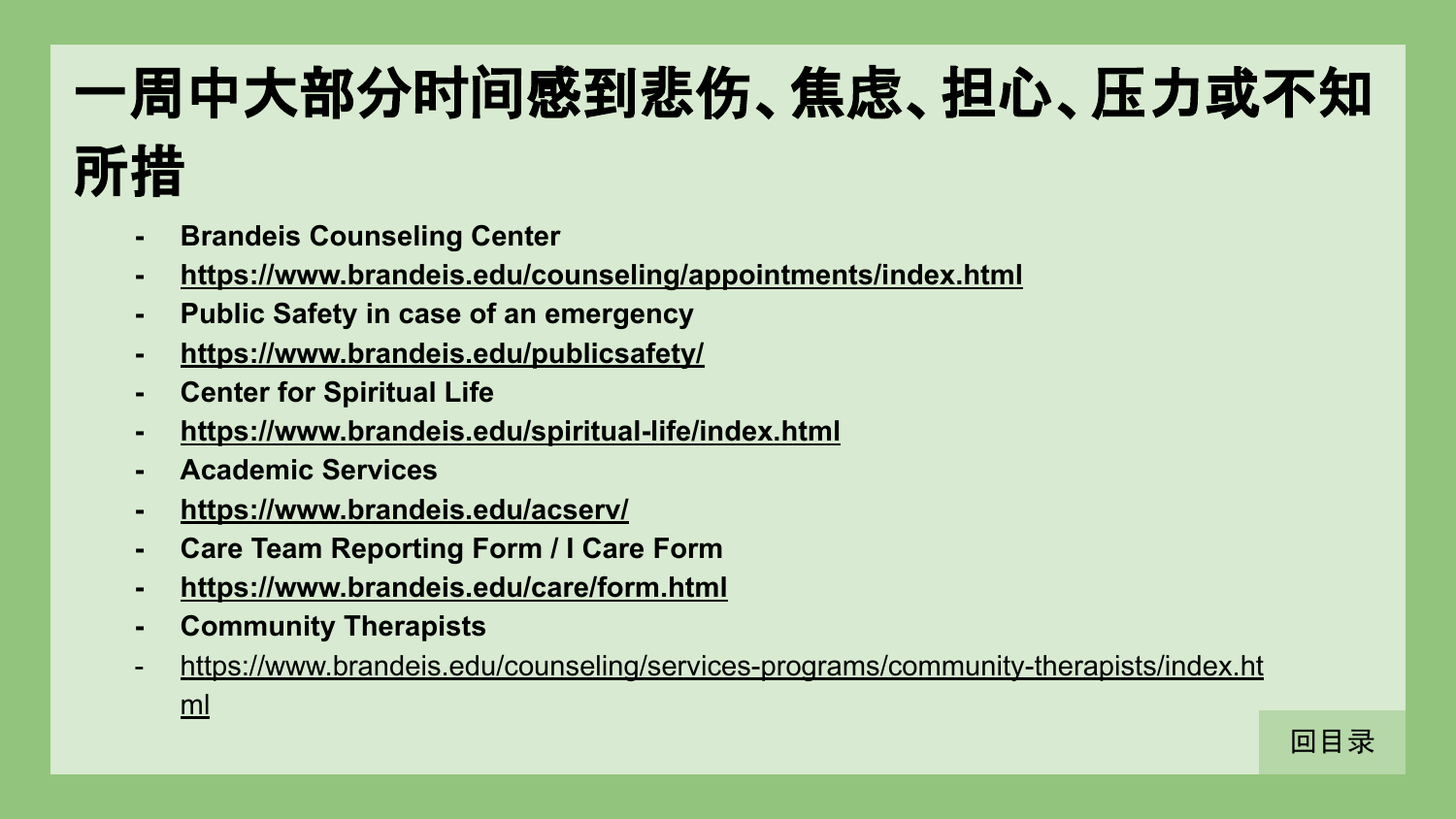#### 经历过歧视或骚扰

- **- Office of Equal Opportunity**
- **- <https://www.brandeis.edu/oeo/index.html>**
- **- Online Reporting Form**
- **- <https://www.brandeis.edu/equal-opportunity/reporting/index.html>**
- **- Dean of Students Office**
- **- <https://www.brandeis.edu/dean-of-students/index.html>**
- **- Office of Diversity, Equity and Inclusion**
- **- <https://www.brandeis.edu/diversity/index.html>**
- **- University Ombuds (confidential)**
- **- <https://www.brandeis.edu/ombuds/>**
- **- Prevention, Advocacy & Resource Center (PARC) (confidential)**
- <https://www.brandeis.edu/parc>

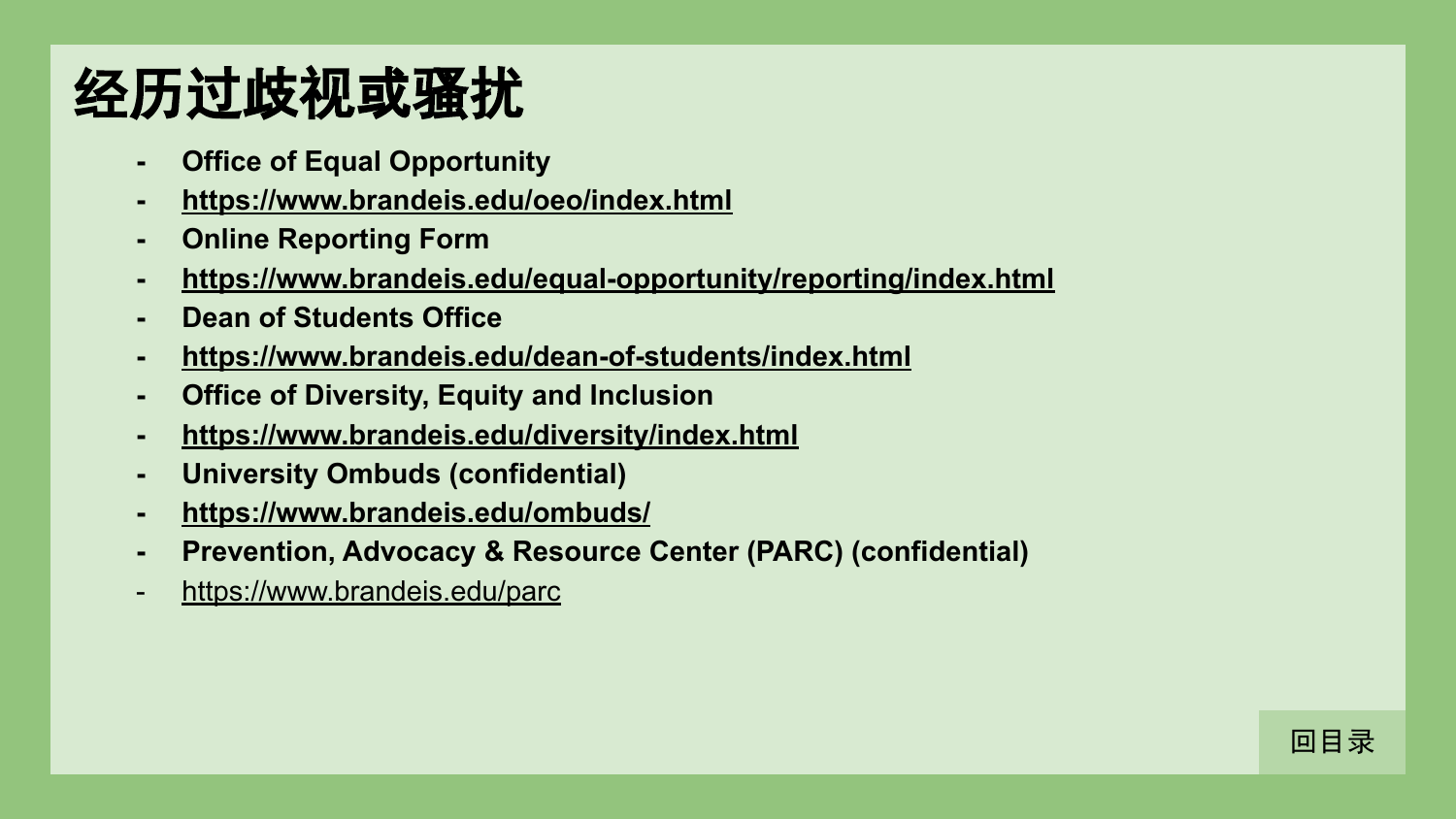#### **-** 感到孤独或觉得不属于自己

- **- Brandeis Counseling Center**
- **- <https://www.brandeis.edu/counseling/reach/index.html>**
- **- Public Safety in case of an emergency**
- **- <https://www.brandeis.edu/publicsafety/>**
- **- Center for Spiritual Life**
- **- <https://www.brandeis.edu/spiritual-life/index.html>**
- **- Intercultural Center**
- **- <https://www.brandeis.edu/studentlife/icc/>**
- **- Gender and Sexuality Center**
- **- <https://www.brandeis.edu/glbtq/>**
- **- Office of Diversity, Equity, & Inclusion**
- **- <https://www.brandeis.edu/diversity/index.html>**
- **- Care Team**
- <https://www.brandeis.edu/care/resources.html>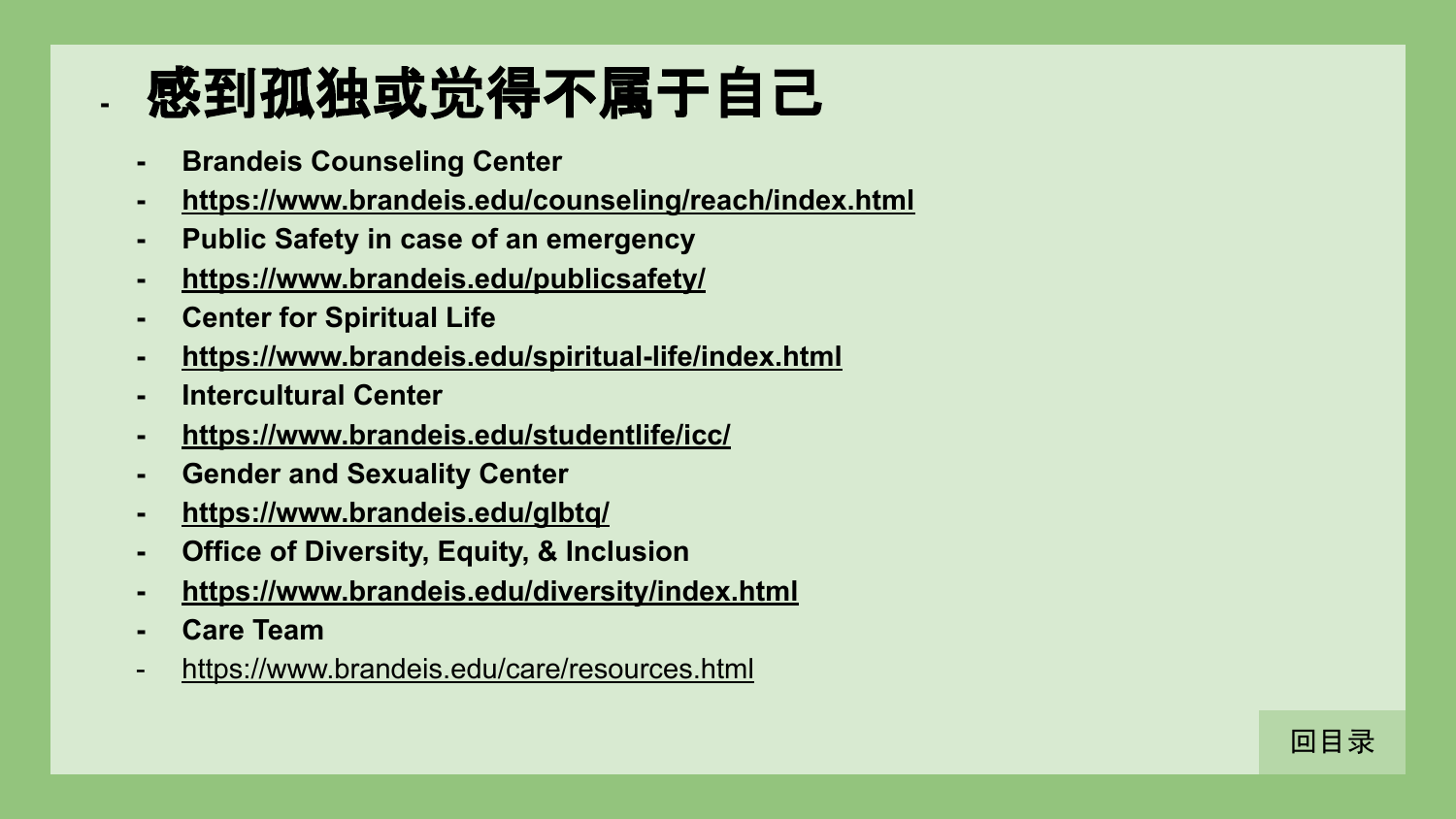#### **-** 需要找人倾䇿

- **- Brandeis Confidential Complaint Hotline: 781-736-4452**
- **- Brandeis Health Center**
- **- <https://www.brandeis.edu/health/>**
- **- Brandeis Counseling Center**
- **- <https://www.brandeis.edu/counseling/reach/index.html>**
- **- University Ombuds**
- **- <https://www.brandeis.edu/ombuds/>**
- **- Care Team Reporting Form / I Care Form**
- **- <https://www.brandeis.edu/care/form.html>**
- **- Dean of Students Office**
- **- <https://www.brandeis.edu/studentlife/deansoffice/?support-gradstudent>**
- **- Office of Diversity, Equity and Inclusion**
- **- <https://www.brandeis.edu/student-affairs/diversity/index.html>**
- **- Center for Spiritual Life**
- **- <https://www.brandeis.edu/spiritual-life/index.html>**
- **- Brandeis DCL 24 Hour Support: For urgent matters after hours, please call 781-736-5000. Brandeis Police will contact an Area Coordinator on-cal**

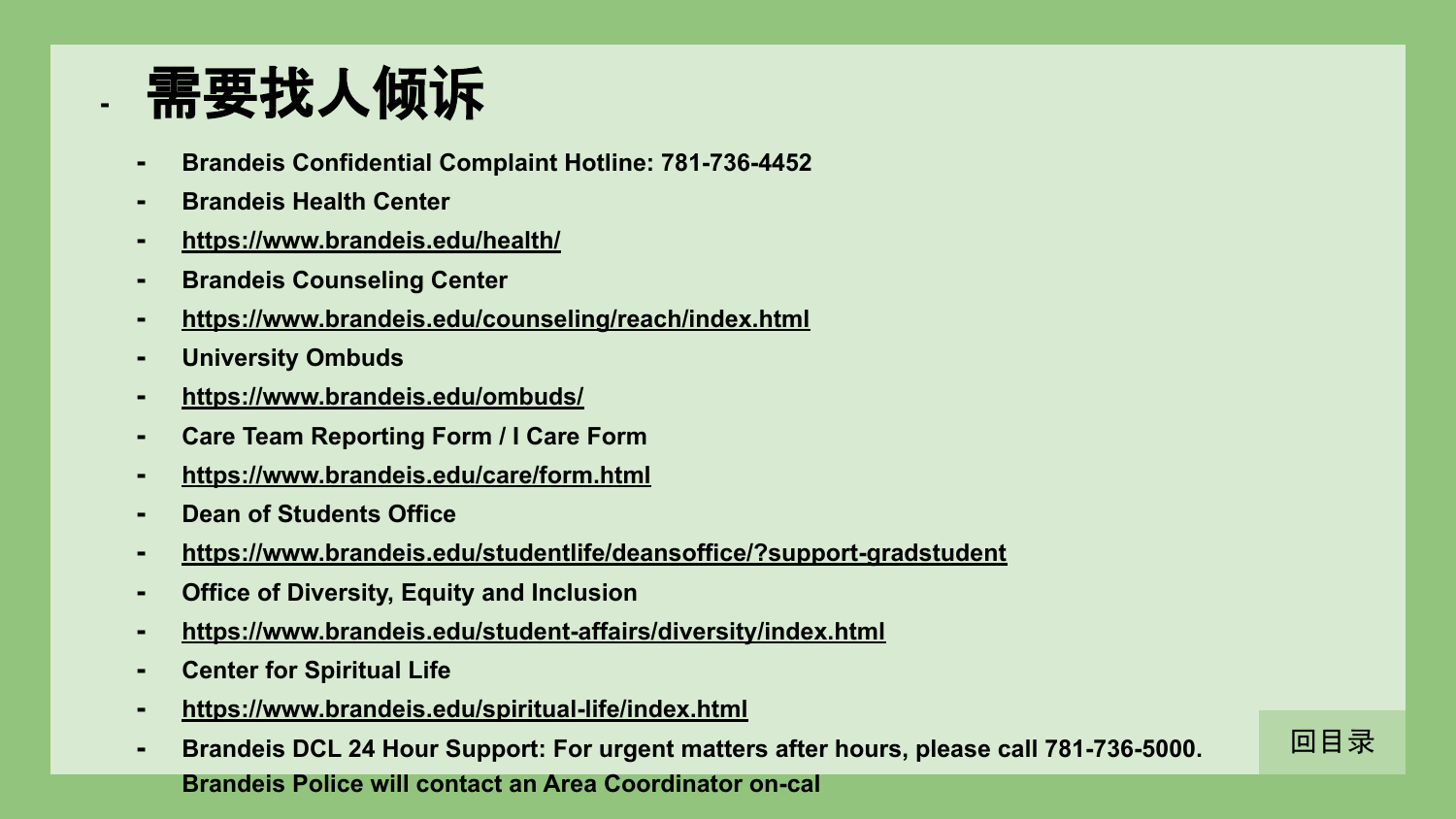#### **-** 毒品和酒精相关问题

- **- Brandeis Health Center**
- **- <https://www.brandeis.edu/health/>**
- **- Brandeis Counseling Center**
- **- <https://www.brandeis.edu/counseling/reach/index.html>**
- **- Public Safety in case of an emergency**
- **- <https://www.brandeis.edu/publicsafety/>**
- **- Care Team Reporting Form / I Care Form**
- [https://cm.maxient.com/reportingform.php?BrandeisUniv&layout\\_id=4](https://cm.maxient.com/reportingform.php?BrandeisUniv&layout_id=4)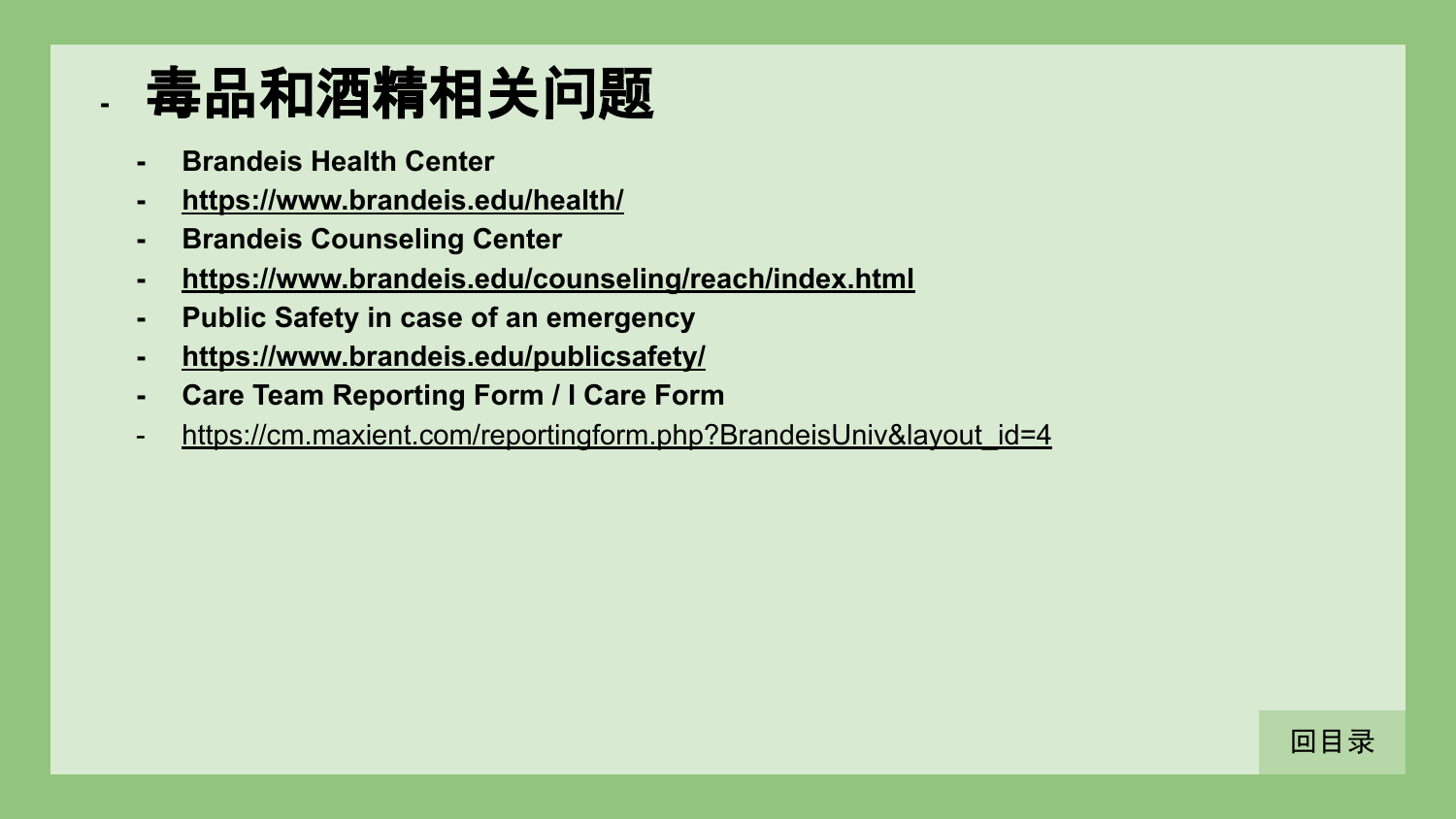#### **-** 受到人身攻击或发生争执

- **- Public Safety**
- **- <https://www.brandeis.edu/publicsafety/>**
- **- Community Standards Report**
- **- [https://cm.maxient.com/reportingform.php?BrandeisUniv&layout\\_id=2](https://cm.maxient.com/reportingform.php?BrandeisUniv&layout_id=2)**
- **- Care Team**
- **- <https://www.brandeis.edu/care/resources.html>**
- **- Brandeis Counseling Center**
- **- <https://www.brandeis.edu/counseling/reach/index.html>**
- **- University Ombuds**
- **- <https://www.brandeis.edu/ombuds/>**
- **- Brandeis Health Center**
- <https://www.brandeis.edu/health>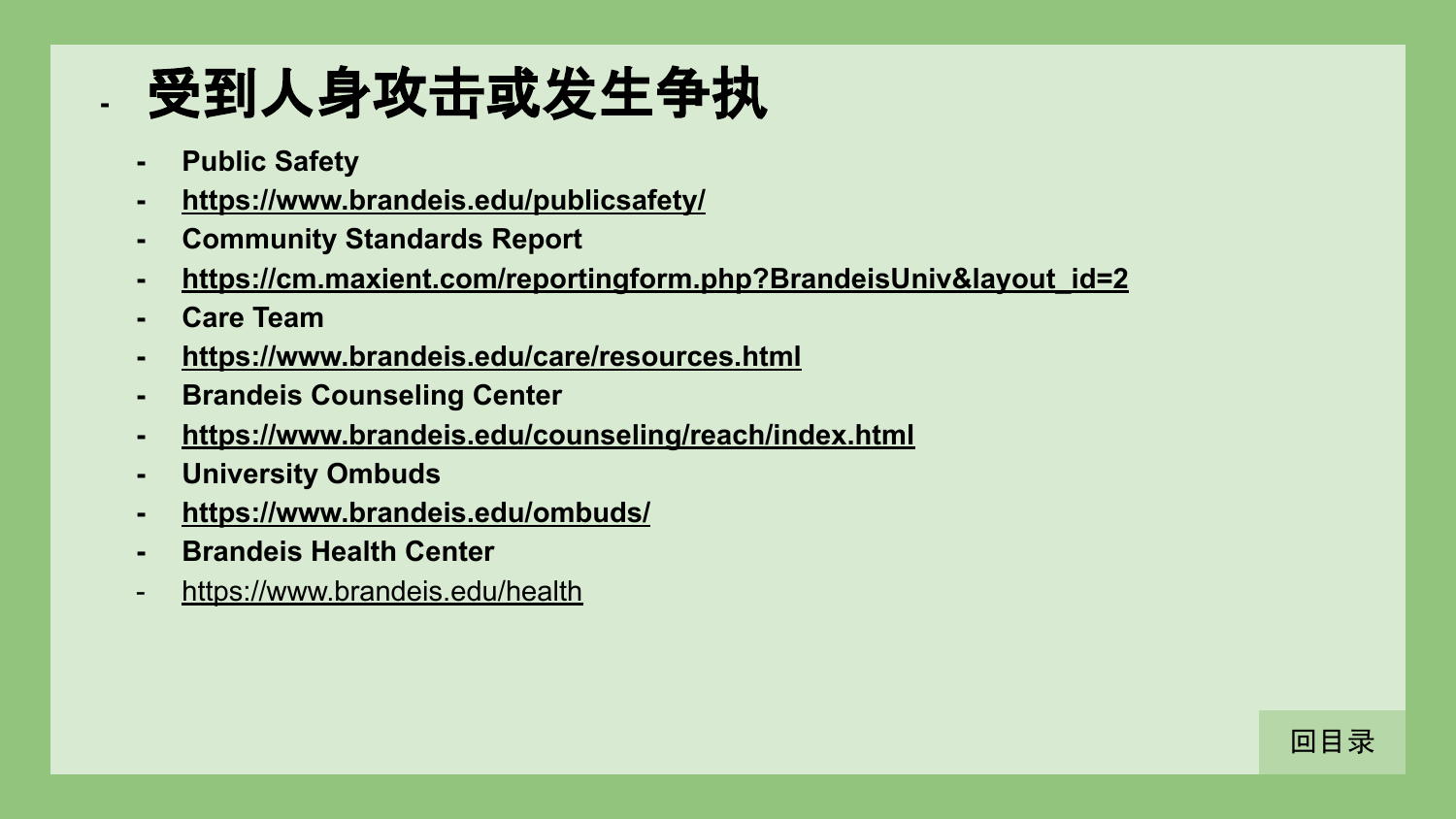#### **-** 休学的情况

- **- Academic Services**
- **- <https://www.brandeis.edu/advising/policies/loa.html>**
- **- Brandeis Counseling Center**
- **- <https://www.brandeis.edu/counseling/reach/index.html>**
- **- Brandeis Health Center**
- **- <https://www.brandeis.edu/health/>**
- **- Student Financial Services**
- <https://www.brandeis.edu/student-financial-services/index.html>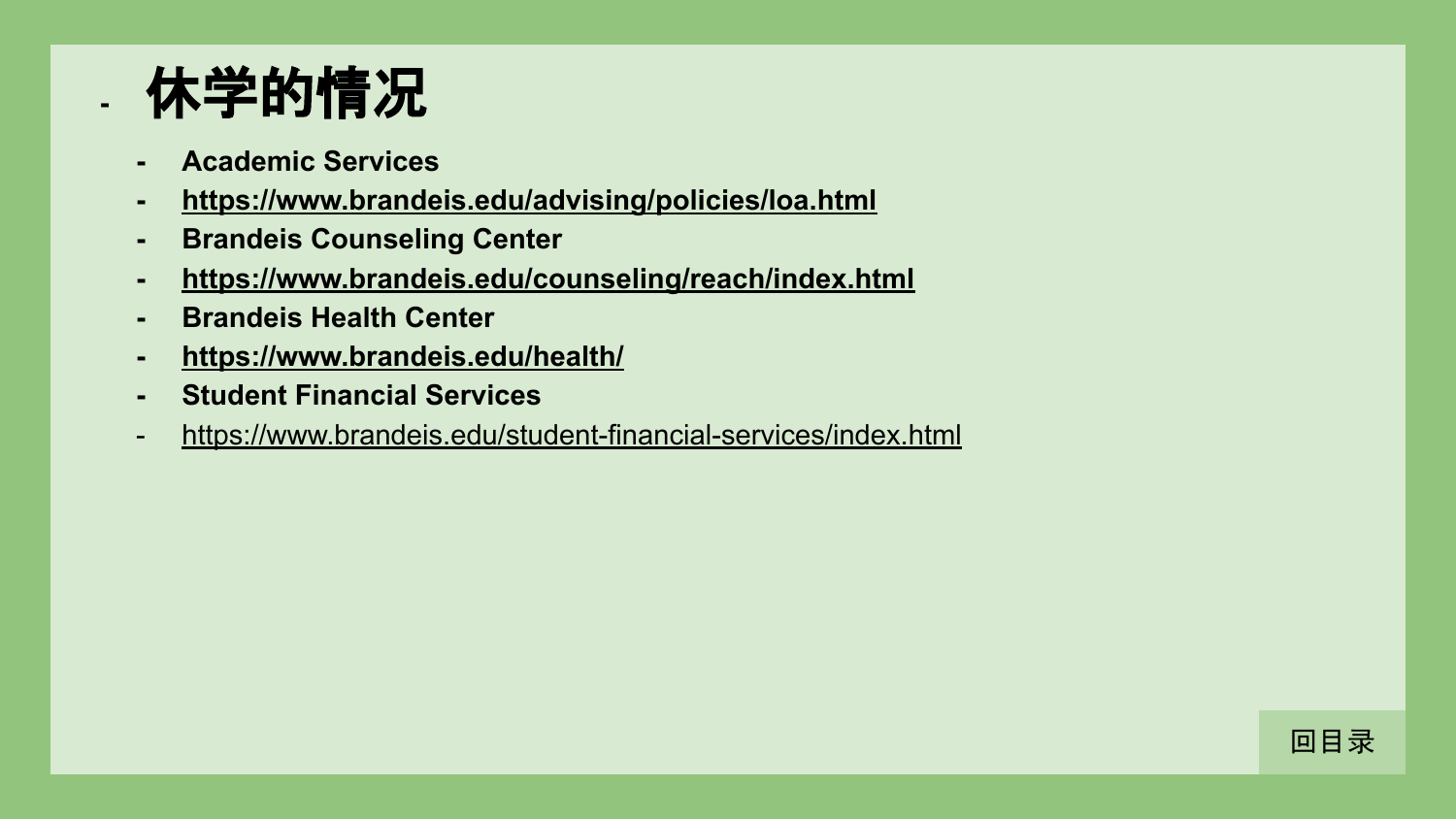#### **-** 想交朋友,参与校园活动

- **- Department of Athletics, Physical Education and Recreation**
- **- <http://www.brandeisjudges.com/>**
- **- Department of Student Activities**
- **- <https://www.brandeis.edu/studentlife/activities/>**
- **- Department of Community Service**
- **- <https://www.brandeis.edu/studentlife/communityservice/>**
- **- Student Clubs and Organizations**
- **- <https://www.brandeis.edu/clubs/>**
- **- Intercultural Center**
- **- <https://www.brandeis.edu/studentlife/icc/>**
- **- Gender and Sexuality Center**
- **- <https://www.brandeis.edu/glbtq/>**
- **- Center for Spiritual Life**
- **- <https://www.brandeis.edu/spiritual-life/index.html>**
- **- Brandeis Hillel**
- **- <http://www.brandeishillel.org/>**
- **- Brandeis Events calendar**
- <https://www.brandeis.edu/events/>

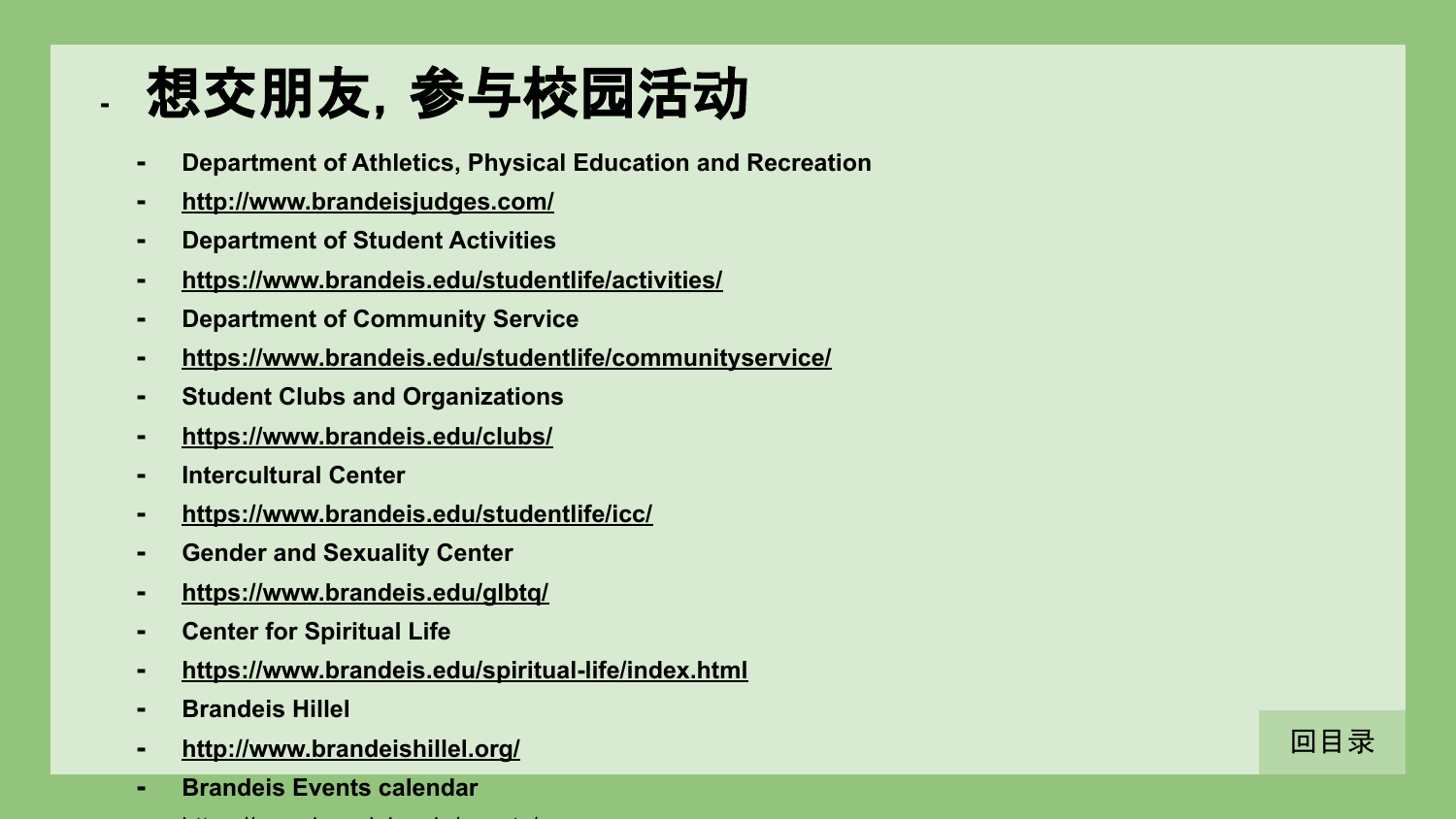#### **- Brandeis Counseling Center Services**

- **Assessments**
- Short-Term Stabilization
- Group Therapy
- Case Management
- Urgent Care
- Community Therapists
- Medication Evaluation and Management
- 评估
- 短期稳定治疗
- 团体治疗
- 个案管理
- 紧急护理
- 社区治疗师
- 药物治疗评估和管理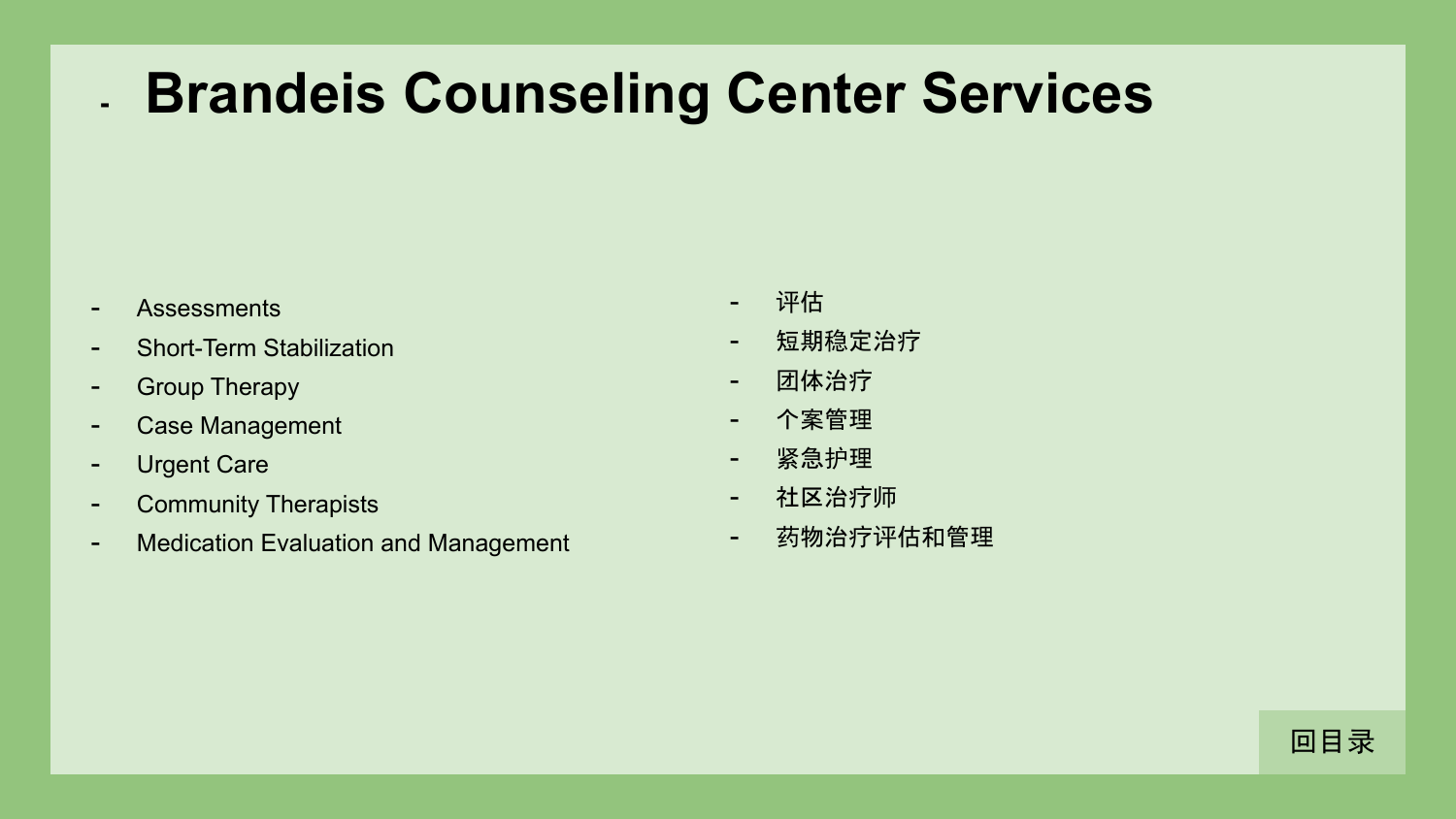#### **- Assessments** 评估

- The first visit is called an assessment. You will meet with a counselor who, together with your input will help to determine the best treatment recommendations for you. This plan is tailored specifically to your unique needs.、
- 第一次访问被称为评估。你将与一名咨询师会面,他将与你的意见一起,帮助确定适合 你的最佳治疗建议。这个计划是专门针对你的独特需要而制定的。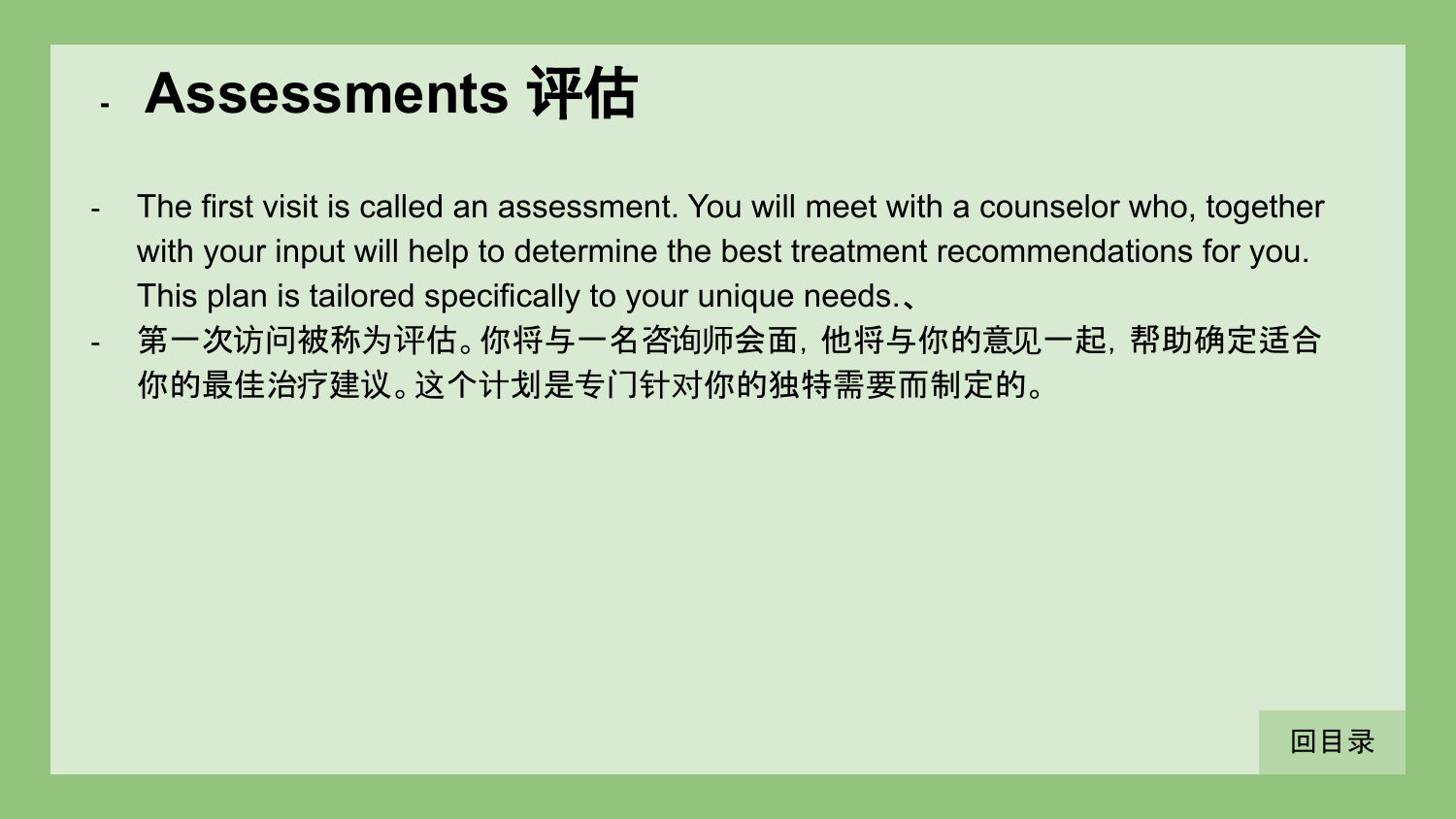#### **Short-Term Stabilization** 短期稳定治疗

- The BCC focuses on stabilization and short-term individual therapy. Individual therapy appointments are generally 30 or 45 minutes. Therapists will help you with symptom reduction, as well as life skills and coping skills.
- BCC的重点是稳定和短期个人治疗。个人治疗预约一般为30或45分钟。治疗师将帮助你 减轻症状,以及生活技能和应对技巧。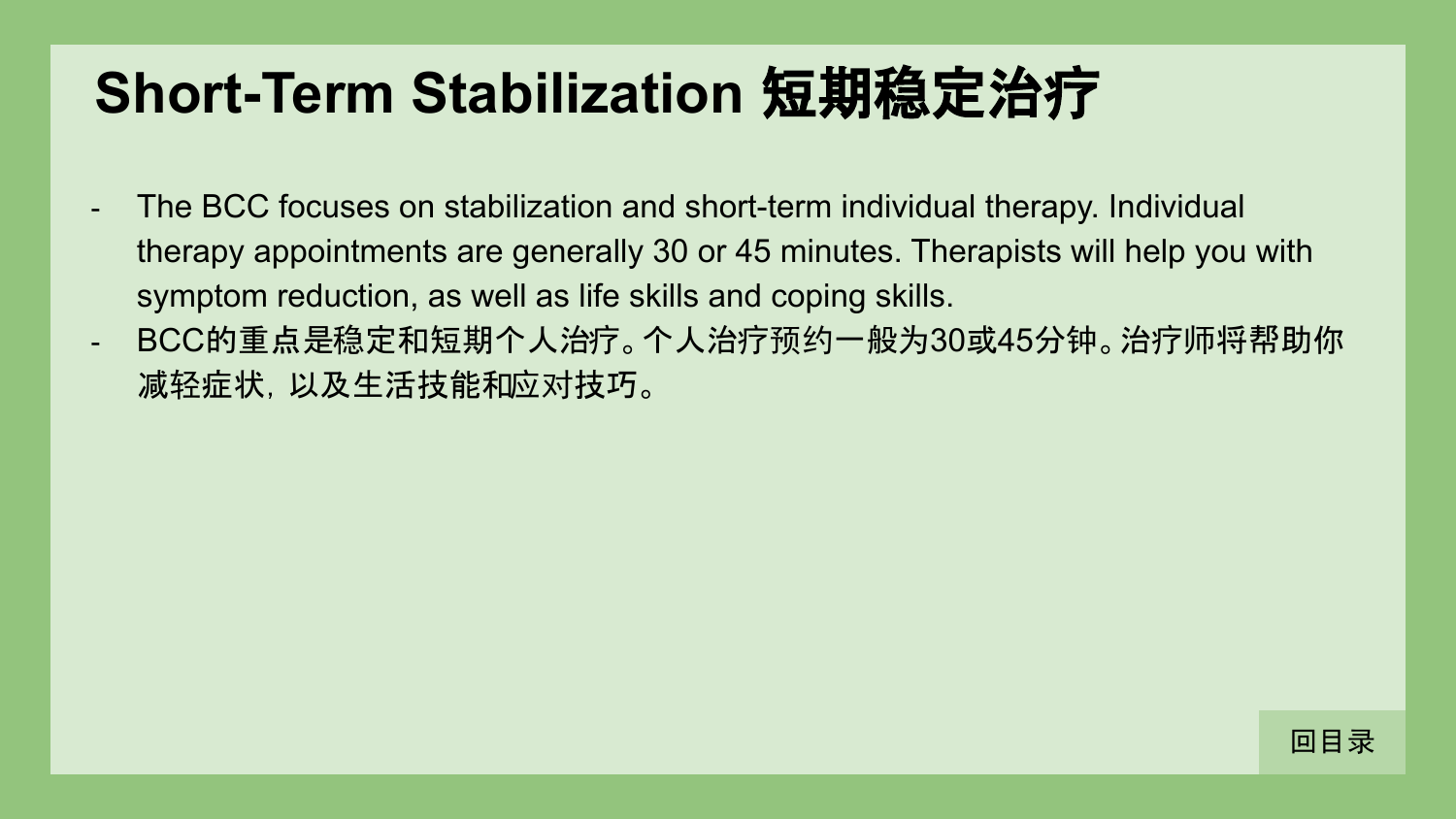#### **- Group Therapy** 团体治疗

- Group therapy increases a sense of social integration, a student's sense of belonging, a sense of "mattering" to others on campus and allows for the establishment of skills to create meaningful social relationships. The more someone has a sense of belonging, the less stressed and depressed they may be. A sense of belonging has also been shown to increase student retention and positive mental health.
- Finally, the more one feels they matter to others, that others rely on them and are concerned about them, the more successful they will be. This is especially true of immigrant and first-generation students and these students are also more likely to rely on peers for support than staff or faculty (Stebleton, Soria, and Huesman, 2011).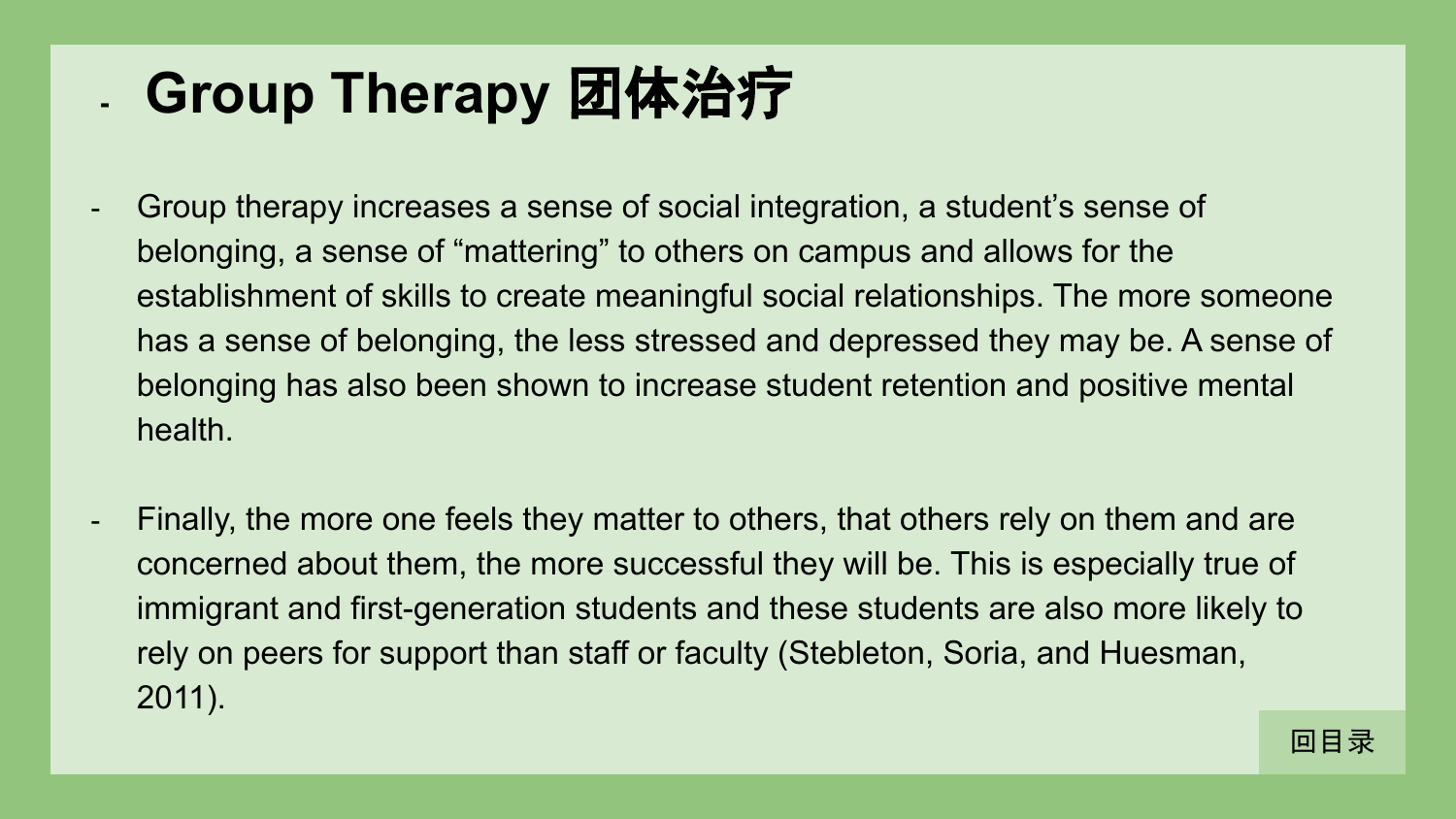#### **- Group Therapy** 团体治疗

- 团体治疗增加了社会融合感、学生的归属感、对校园里其他人的 "重要 "感,并允许建立 技能以创造有意义的社会关系。一个人越有归属感,他们的压力和抑郁就越小。归属感 也被证明可以增加学生的保留率和积极的心理健康。
- 最后,一个人越觉得自己对别人重要,别人依赖他们,关心他们,他们就会越成功。这对 移民和第一代学生来说尤其如此,这些学生也更有可能依赖同伴的支持而不是教职员工 (Stebleton, Soria, and Huesman, 2011)。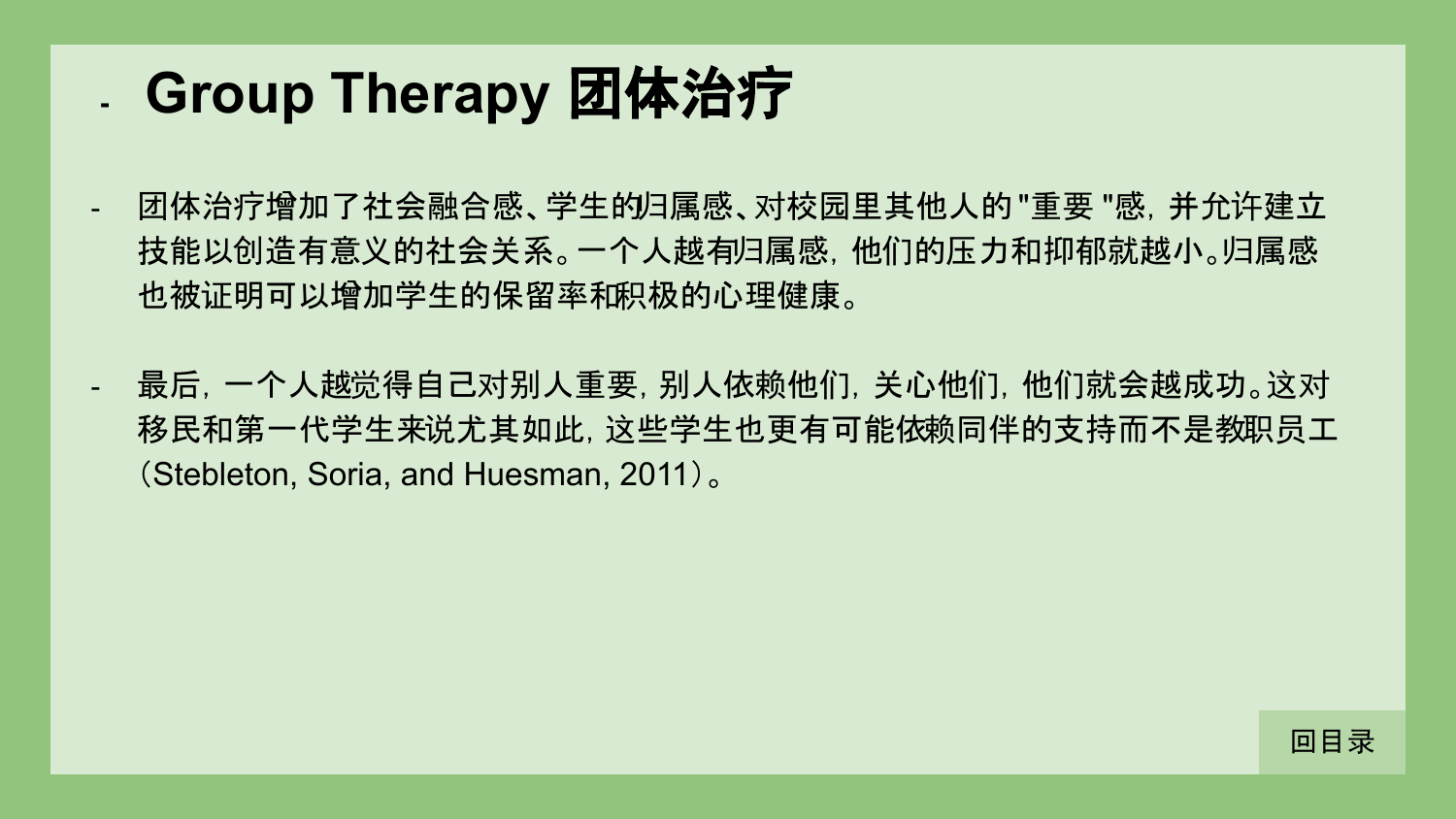#### **- Case Management** 个案管理

- Students looking for longer term care or specialty care are able to work with our case manager, Vanessa Mena-Gibson, MSW, LCSW. She will facilitate referrals to community therapists, partial hospital programs, and specialty care。
- 寻求长期护理或特殊护理的学生可以与我们的个案经理Vanessa Mena-Gibson, MSW, LCSW一起工作。她将协助转介到社区治疗师、部分医院项目和专科护理。
- vmenagibson@brandeis.edu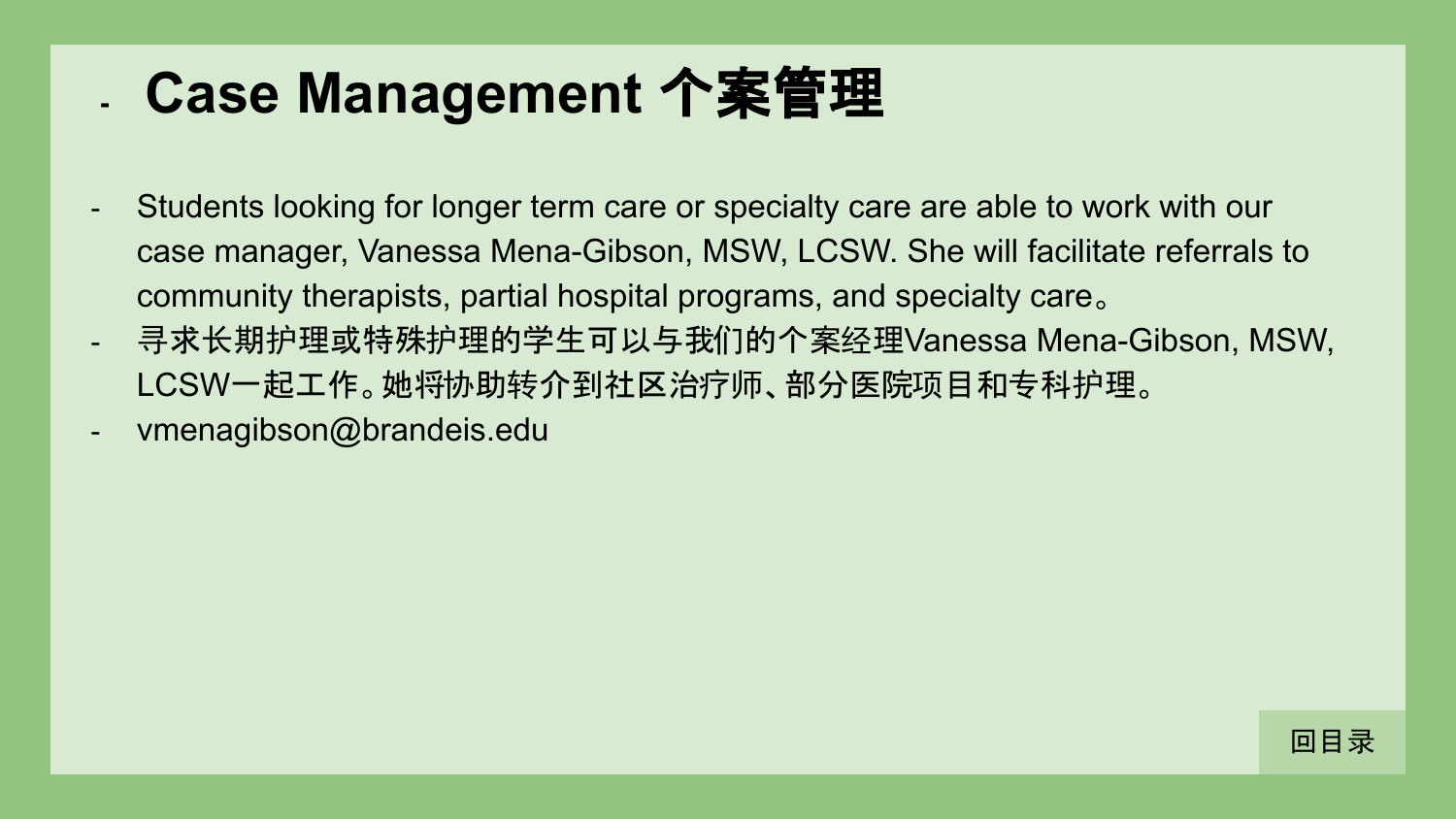#### **- Urgent Care** 紧急护理

- Urgent Care Counseling hours are from 11 a.m. to Noon and 3 to 4 p.m. Monday-Friday. Urgent appointments are for students who have an immediate concern or emergency that can not wait for a regularly scheduled appointment. For an emergency after business hours, call 781-736-3730 and select option 2 to speak with a clinician. We do not offer walk in psychiatry consultations. - 急䈀咨询时间为周一至周五上午11点至中午和下午3点至4点。紧急预约是为那些有紧
- 急问题或紧急情况而无法等待定期预约的学生而设的。 工作时间以外的紧急情况,请致 电781-736-3730,选择选项2,与临床医生交谈。我们不提供步入式的精神病学咨询。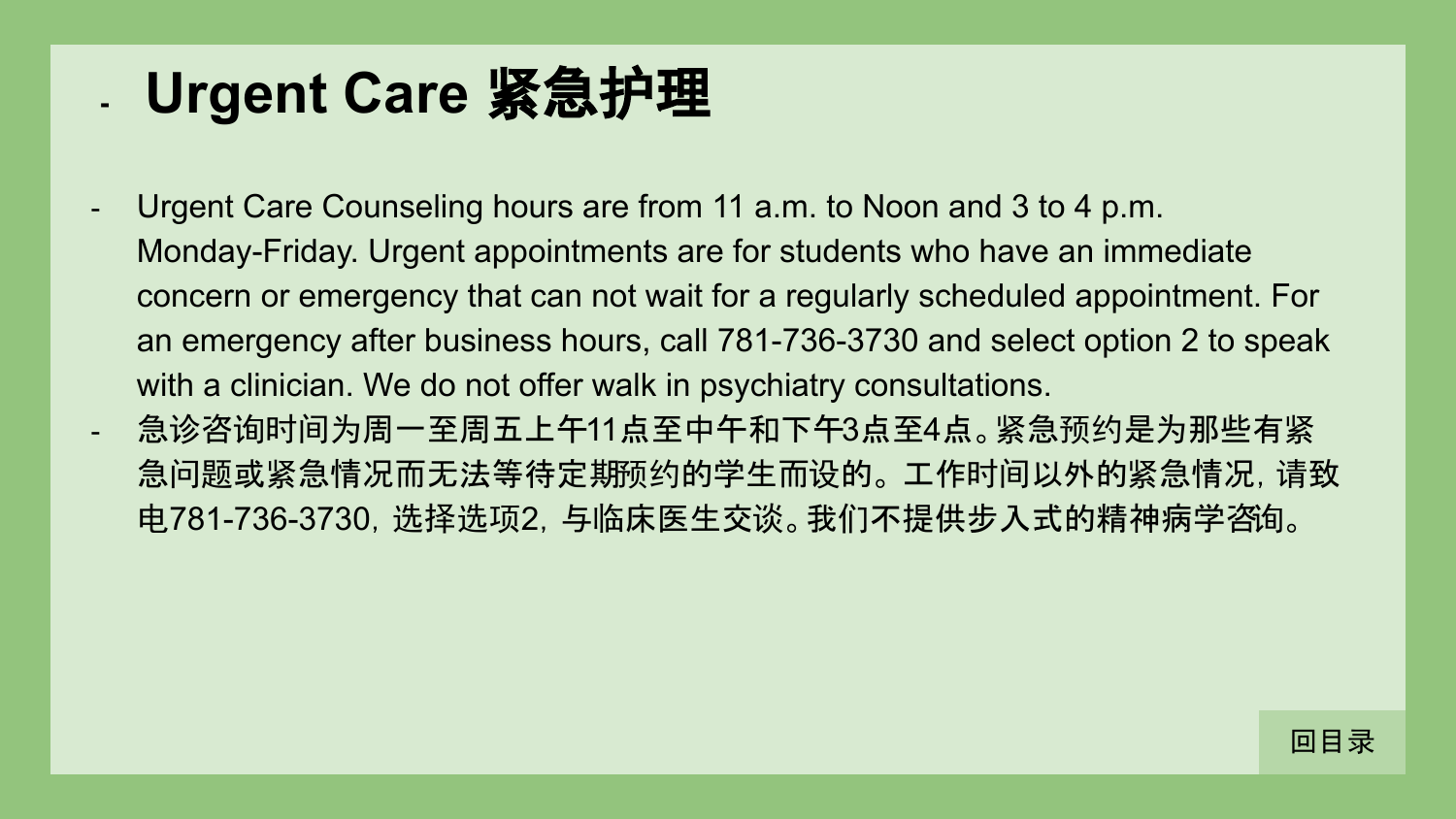#### **- Community Therapists** 团体治疗师

- Driven by the counseling center's mission and inspired by Brandeis' value of community transformation, BCC Community therapists provide free, confidential mental health services at several locations around campus. Community Therapists can offer strategies to strengthen life and coping skills, insight and support, as well as information and connection to additional resources.
- **- Services include:**
- Brief one-on-one supportive appointments
- Whether it's stress, worry, sadness, relationship or family dilemmas, or academic performance, sharing concerns with another person can make an impactful difference. No topic is off limits! Community Therapists can also help determine whether formal counseling would be useful and, if appropriate, assist in getting connected to appropriate services.
- Community-focused groups
- **Workshops**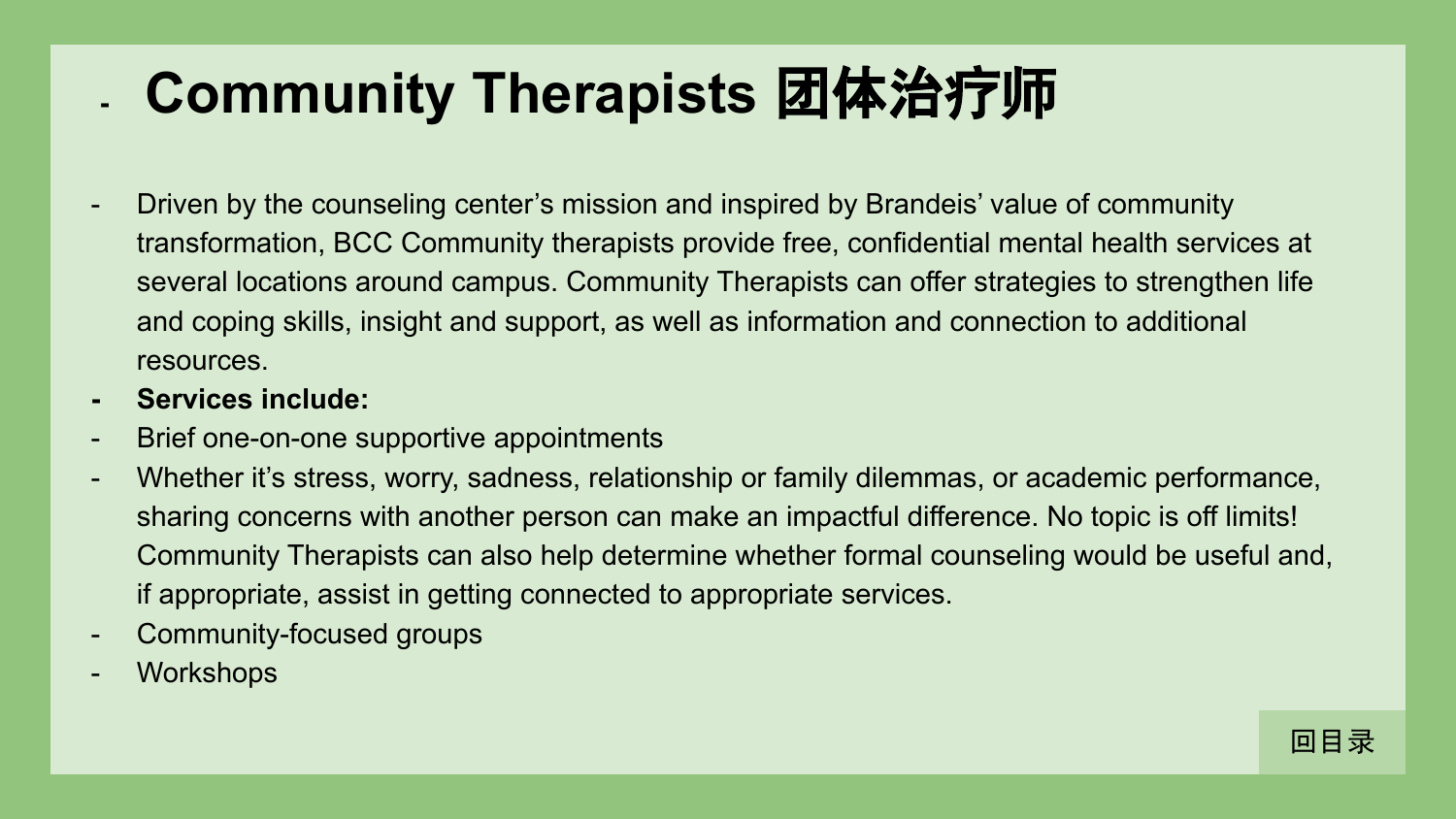#### **- Community Therapists** 团体治疗师

- 在咨询中心使命的驱动下,在布兰代斯大学社区改造价值的激励下,BCC社区治疗师在校园周围 的几个地点提供免费的、保密的心理健康服 务。社区治疗师可以提供加强生活和应对技能的策略, 洞察力和支持,以及信息和 连接到其他资源。
- **-** 服务包括
- 简短的一对一的支持性预约
- 无论是压力、忧虑、悲伤、人际关系或家庭困境,还是学习成绩,与另一个人分享关切可以 产生影 响。没有任何话题是不允许的。社区治疗师还可以帮助确定正式的咨 询是否有用,如果合适的 话, 还可以协助联系到适当的服务。
- 以社区为重点的小组支持
- 研讨会

[回目](#page-1-0)录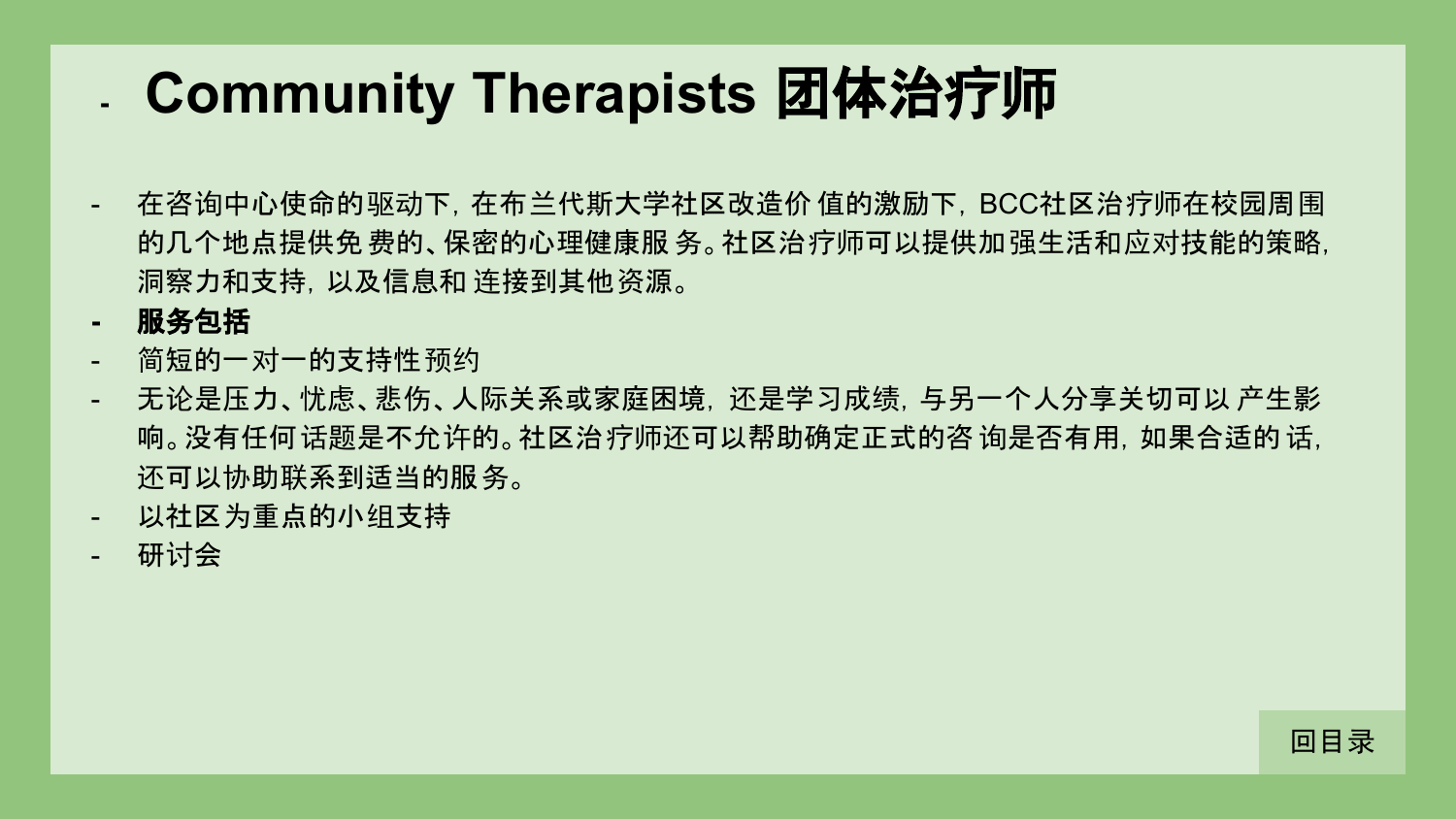#### **- Medication Evaluation and Management**

- 药物治疗评估和管理
- Students who are being seen at the BCC for therapy are eligible for referral to a psychiatrist at the BCC for short-term medication evaluation and management. In order to access this service, we ask that you are participating in counseling at the BCC.
- If you are seeing a therapist off campus, our case manager can help facilitate a referral to a psychiatrist in the community. If you are interested in psychiatry services at the BCC, please speak to your therapist about requesting a medication evaluation. Psychiatry services are billed from the first visit.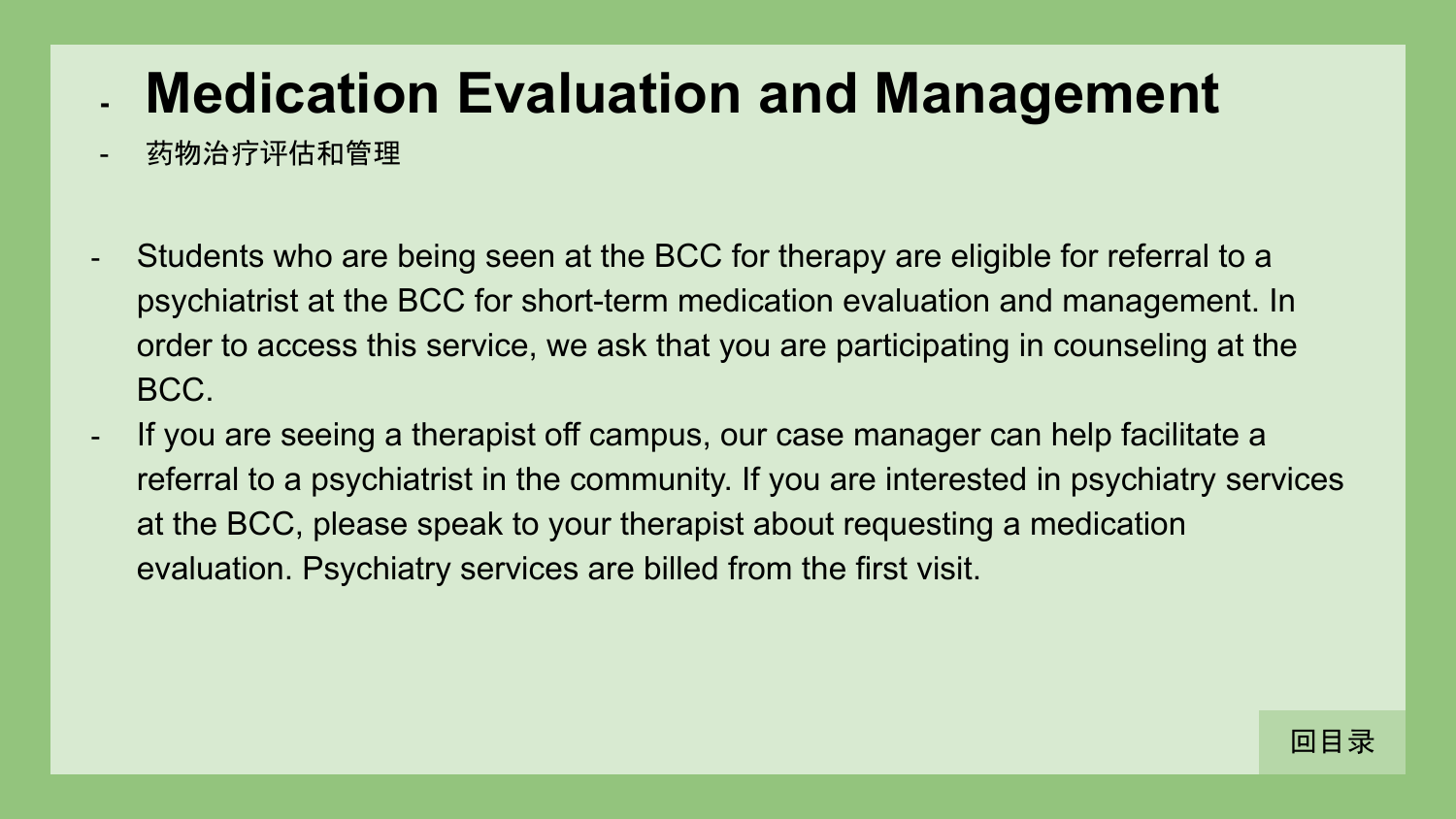#### **- Medication Evaluation and Management**

- 药物治疗评估和管理
- 在BCC接受治疗的学生有资格被转介到BCC的精神科医生那里进行短期药物评估和管 理。为了获得这项服务,我们要求你在BCC参加咨询。
- 如果你在校外看治疗师, 我们的个案经理可以帮助你转介到社区的精神科医生。如果你 对BCC的精神病学服务感兴趣,请与你的治疗师谈谈申请药物评估的问题。、 - 精神病学服务从第一次就诊开始计**费。**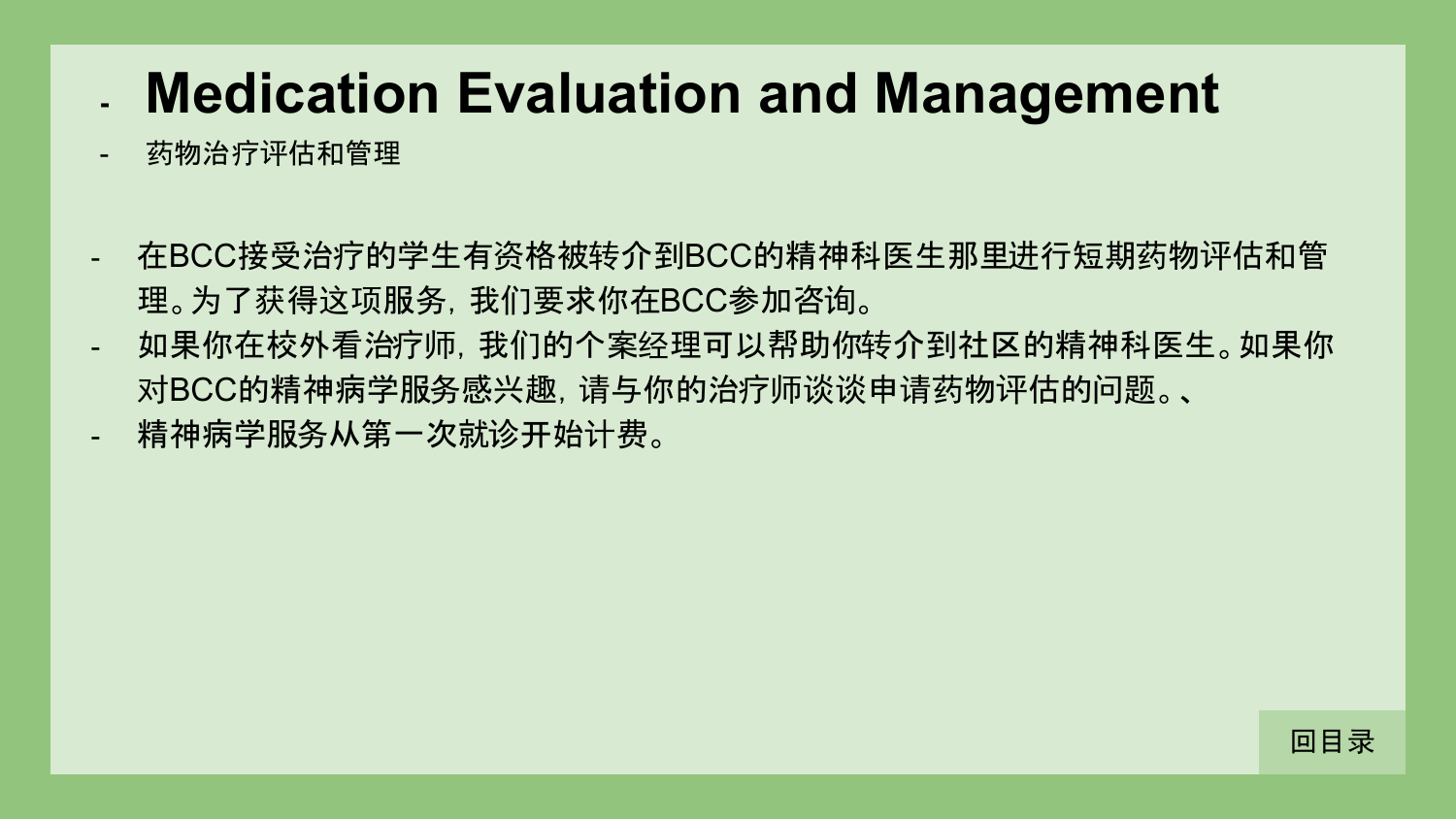#### **Resilience, Information, Skills and Experiences (RISE) Program** 复原力、信息、技能和经验(**RISE**)计划

- Work in small groups with Brandeis faculty and Counseling Center clinicians to learn effective time management and goal setting techniques, while developing skills for coping with and bouncing back from stress.
- RISE consists of two stand-alone programs. You can participate in one or the other, or both, for maximum benefit.
- 与布兰代斯大学的教师和咨询中心的临床医生进行小组合作,学习有效的时间管理和目 标设定技巧,同时发展应对压力和反弹的技能。
- RISE由两个独立的项目组成。你可以参加一个或另一个,或同时参加。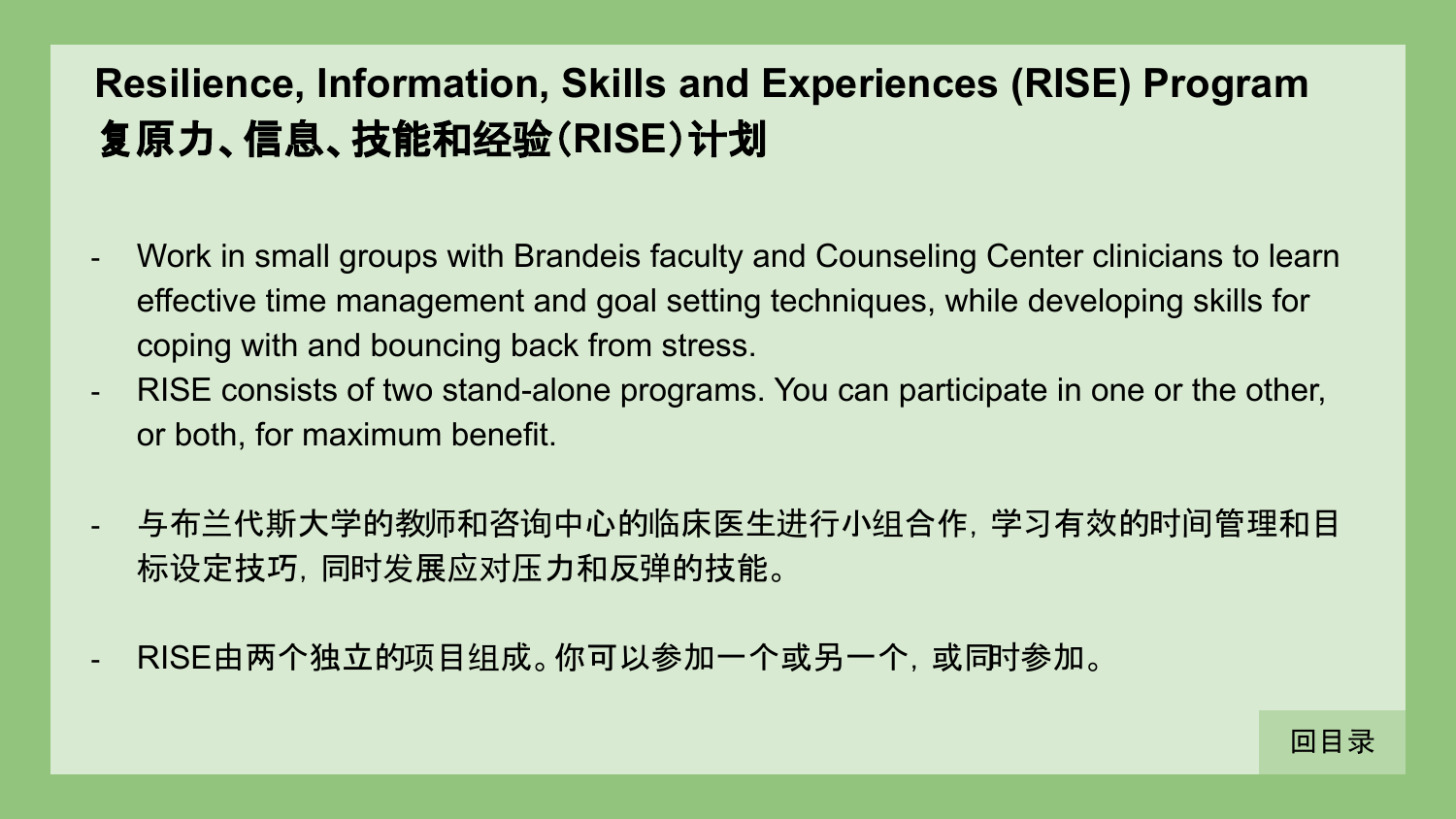#### **Health and Wellness Course** 健康和保健课程

**HWL 67** 

- For all undergraduates, the Health & Wellness Course (HWL 67) meets weekly throughout the fall semester (12 weeks). Students will have the opportunity to master and implement time management and study skills, while receiving continued support on how to deal with challenges throughout the semester.
- This course fulfills 2 Mind & Body Balance Modules toward the Health, Wellness and Life Skills general education requirement.
- 对于所有本科生来说,健康与保健课程(HWL 67)在整个秋季学期(12周)每周举行一 次。学生将有机会掌握和实施时间管理和学习技能,同时在整个学期中得到如何应对挑 战的持续支持。
- 本课程满足了健康、保健和生活技能通识教育要求的2个身心平衡模块。